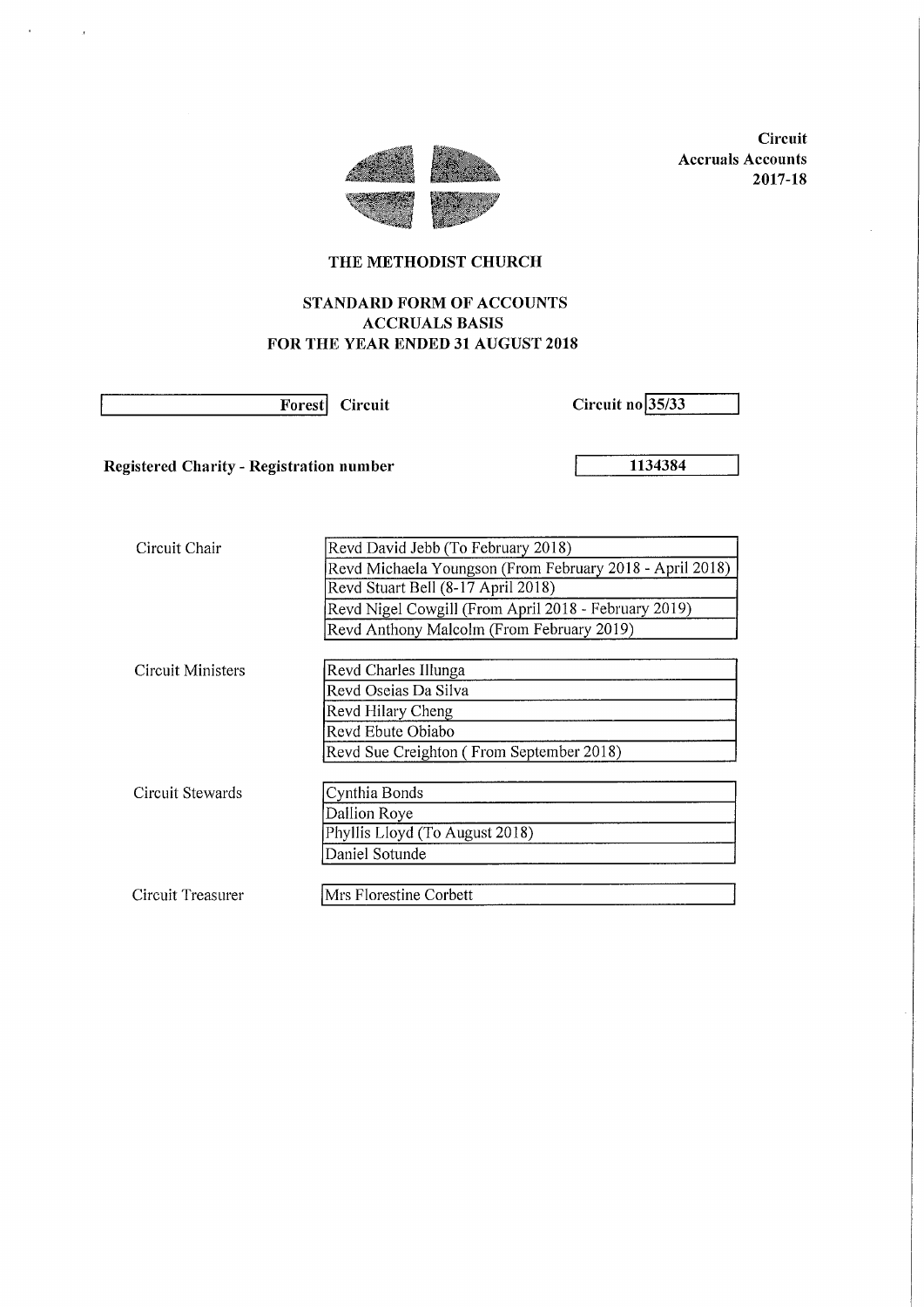### TRUSTEES' ANNUAL REPORT

#### FOR THE YEAR ENDED 31 AUGUST 2018

#### **Introduction**

1,1 The Forest Methodist Circuit was, until <sup>I</sup> September 2006, one ofthe constituent Circuits of the London North East District. On I September 2006 that District ceased to exist and a new London District was formed of which the Forest Circuit became part, There are twelve local churches in the Forest Circuit.

On 18<sup>th</sup> February 2010, the Circuit was entered into the Register of Charities and the Charity Number is 1134384.

The Managing Trustees of the Forest Circuit are the members of the Circuit Meeting which meets generally twice each year to consider the work of God in the Circuit and the general management of the Circuit and its business. The membership of the Meeting is governed by the Standing Orders of the Methodist Church. The officers of the Circuit who are appointed by the Circuit Meeting to act upon its behalf comprise the Superintendent Minister, the Ministerial Statf Team, the Circuit Stewards and the Circuit Financial Steward (treasurer).

# 2 Objectives and Activities<br>2.1 Aims and organisation

#### 2.1 Aims and organisatlon

The aims of the Circuit Meeting through its officers are twofold:

- to secure and sustain the Circuit's viability and future
- to give assurance to the general public that the Circuit, which is a charity, intends to use all of the money coming into its care for the purpose of the charity.

#### 2,2 Forest Methodist Circuit Vision

The Circuit's Mission Policy states "The Forest circuit exists to further God's Kingdom by enabling and supporting the local churches in their discipleship and mission; resourcing local Churches under the power of the Holy Spirit to function as effective worship, witness and welfare centres, The Circuit achieves this by holding the following values in all its dealings with individuals, communities, local and national authorities, other charities and businesses,

- Worship: Attributing worth to God, Father, Son and Holy Spirii
- Bible knowledge: Engaging with the scriptures in our daily live.
- Serving the community: Concern and help for the needs of the local community
- Diversity and Cultural relevance: Maintaining the rich diversity of the churches and circuit and communicating the Gospel effectively
- Empowered laity: Recognising the ministry of the whole people of Good
- Safeguarding: Creating safer spaces for all including children and vulnerable adult,
- Quest for a just world: Actively working for peace with justice

We shall review the implementation and the wording of this statement annually"

Essentially it provides for the

- ministerial oversight and pastoral care of the twelve local churches in the Circuit
- the support of a ministry team of six presbyteral ministers, and five supernumerary ministers.
- and the maintenance of eight Circuit manses

#### 3 Review of progress and achievements

#### 3.<sup>1</sup> Forest Methodist Circuit Annual Report

The Forest Methodist Circuit Annual Report is prepared and presented to the circuit meeting. It gives full detail of the activities of the Circuit and all the churches making up the Circuit and the core central resources.

#### 3.2 Circuit Goals

The principal purpose of the Circuit is to act as a supporting body between Churches and the Connexion. The Circuit does not seek and, in large measure, does not attain direct contact with the public. The direct contact is by the Churches and it is these that the Circuit supports in their desire to provide benefit to the public.

The goals of the Circuit are listed below:

To develop lay leadership - in breadth, depth, numbers and confidence

To ensure that every minister and local preacher is engaged in an intentional review and development oftheir ministry (primarily through the programmes of MDR, supervision training and the Continuing Development of Local Preachers).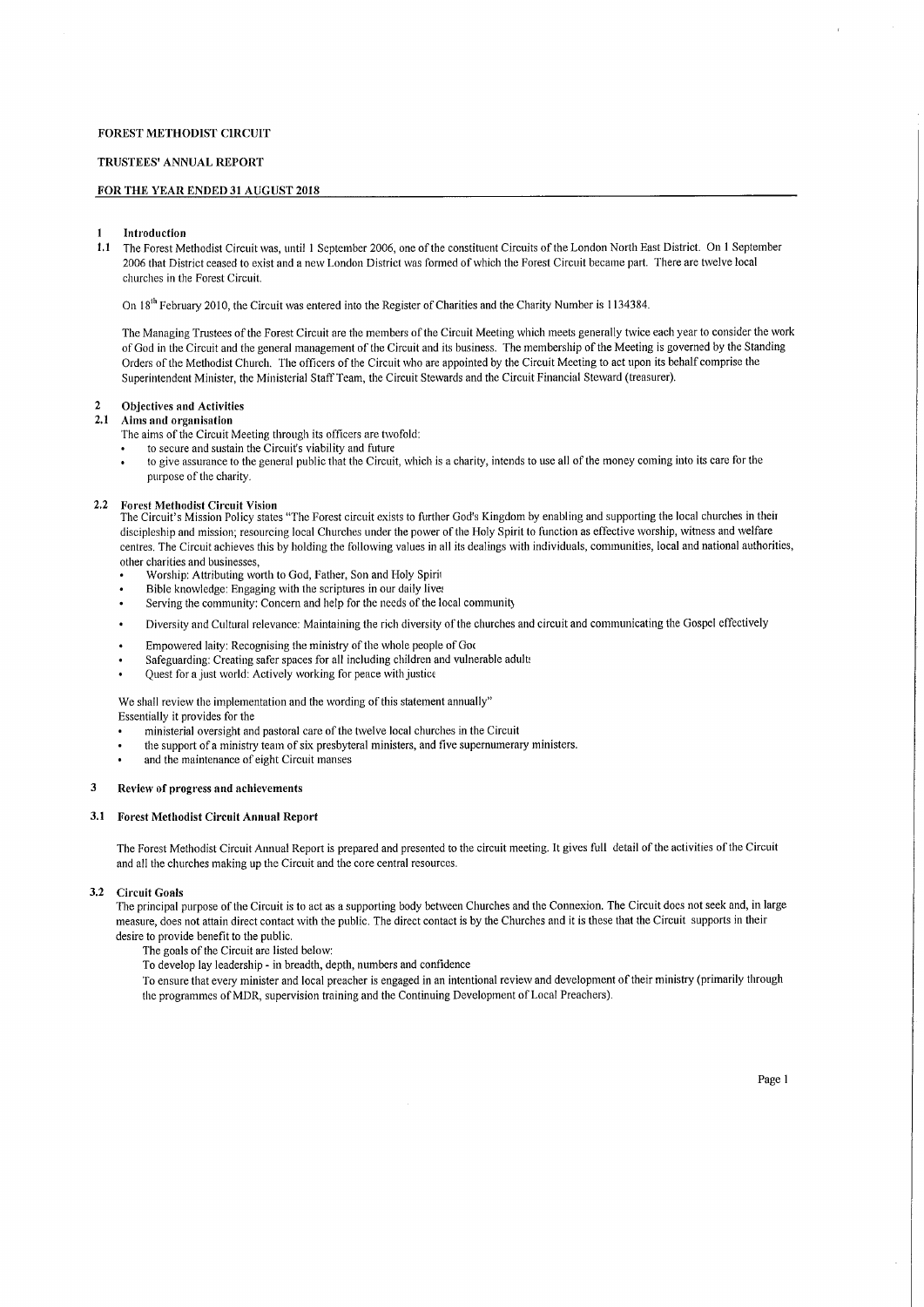#### TRUSTEES' ANNUAL REPORT

### FOR THE YEAR ENDED 31 AUGUST 2018

#### 3,3 Plans for future years

Ensure that any local issues emanating from the Past Cases Review are dealt with sympathetically, fully and timeously Ensure that all those within the Circuit that should attend the Safeguarding Leadership Module do so Encourage initiatives for mission in Churches within the Circuit.

#### 4 Financial Plans and Review

- The Circuit's financial requirements are reviewed each year in the context of the aims listed above and the local churches are invited to make offers of a share in meeting the total cost.
- The annual budget includes a provision for the general maintenance of the manses on the basis of £3,500 allocated to each property each year, however, if large expenditure is needed within the year to maintain manses or refurbish a newly purchased manse the work needed will be agreed and authorised on a case by case basis. Large capital requirements are generally met from funds held in the Circuit Advance Fund (restricted).

Circuit income is drawn primarily from the assesments paid by the twelve circuit churches: during the year assesments increased to £361,140 (2017: £333,629), reflecting a higher circuit requirement.

Rental income was received during the year from the letting of one Manse: this income is regarded as relatively short term in nature.

Expenditure increased to f515,203 (2017: f393,052) as there was an increase in repairs and refurbishment work carried out at three manses in 2018 and a grant paid of £36,000 to Loughton Methodist Church which was approved in the March 2014 meeting.

At 31st August 2018, unrestricted reserves, excluding the property fund, stood at £343,533 (2017: £472,635).

The Circuit's Funds are split into a number of designated categories:

#### Unrestricted Funds

- General Fund —this fund together with other unrestricted funds represent at least six months expenditure of the Circuit's general activities and whilst this represents a significant sum, it is considered important that this level of funding be maintained to meet unexpected expenditure. The balance at the year end was £6,401,889 after adjustments for accruals, including £6,344,167 relating to the manses within the Circuit but where the title lies with the Trustees for Methodist Church Purposes.
- Designated Fund —the residual balance of funds which arose from the sale of churches previously closed and sold and the previous sale of Manses (Balance at the year end £285,811).

#### Restricted Funds

- Circuit Benevolence Fund —funds held to allow the Circuit to respond quickly to instances of poverty and hardship (Balance at the year end  $£1,142)$ . The balance is considered adequate.
- Sale of Chapel and Land Fund -- Apart from interest received and TMCP admin charges this fund has not had any activity since 1997 and it is recommended that this fund is transferred into the Circuit Model Trust Fund for payment of impending building and maintenance works in the next year. (Balance at the year end  $£2,562$ ).
- Circuit Development Fund. A small fund to be used primarily on funding an additional member of staff when the case arises (Balance at the year end £2,543).
- Other Fund Grenfell Tower Donations Fund was set up to support residents and families ofthose affected by the fire, emergency workers who responded and the ongoing needs of the community.

#### 4.1 Investment Policy

The investment of surplus funds is operated through the Central Finance Board (CFB) of the Methodist Church. CFB aims to provide high quality investment service seeking above average returns for long term investors, whilst ensuring that the securities held by all its funds are in line with the ethical policy ofthe Methodist Church. The District has its funds in a deposit account with the CFB. The Restricted Funds are managed by Trustees for Methodist Purposes (TMCP). These funds are also invested with the CFB.

#### 4,2 Reserves Policy

Our Reserves Policy relates to our unrestricted funds which are freely available for any or all of the purposes of the Circuit. It is our policy to hold at least six months expenditure in hand to enable us to meet any calls for funding requirements.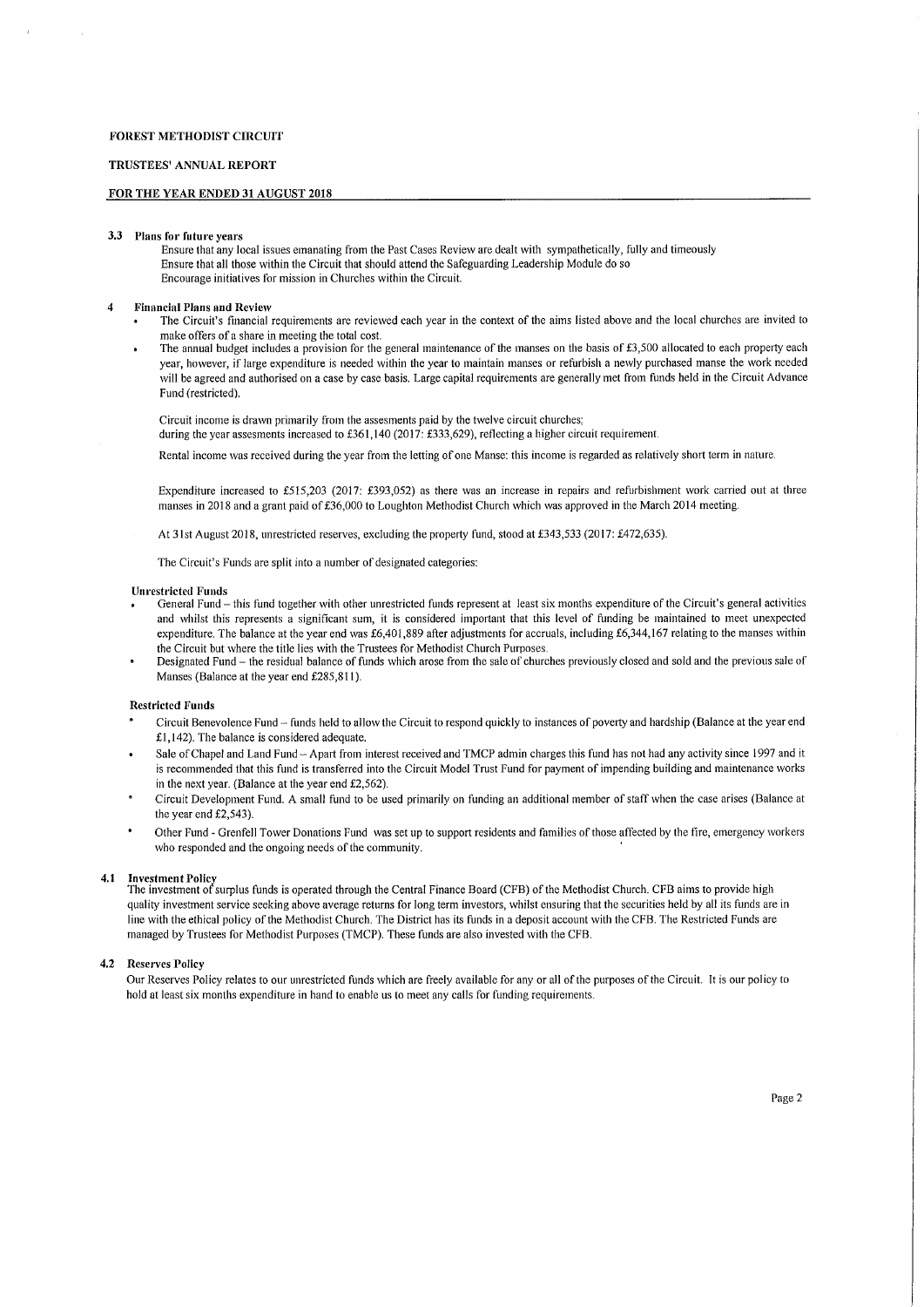#### TRUSTEES' ANNUAL REPORT

#### FOR THE YEAR ENDED 31 AUGUST 2018

### 8 Trustees Responsibilities

For each financial year ending 31st August, the Trustees are required to prepare financial statements that give a true and fair view of the Circuit's financial activities during the year and of its financial position at the end of the year. In preparing these financial statements, the Trustees must:

- select suitable accounting policies and then apply them consistently;
- make judgements and estimates that are reasonable and prudent;
- prepare accounts to comply with the Charities SORP;
- follow applicable accounting standards subject to any material departures disclosed and explained in the accounts;
- prepare the accounts on the going concern basis unless it is inappropriate to presume that the charity will continue in operation.

The trustees are responsible for ensuring that sufficient accounting records are kept tvhich disclose with reasonable accuracy at any time the financial position ofthe Methodist Church - Forest Circuit and enables them to ensure that the financial statements comply with the law and Standing Orders of the Methodist Church.

They are also responsible for safeguarding the assets of the Circuit and hence taking reasonable steps for the prevention and detection of fraud and other irregularities.

### 6 1 Risk Management

The Circuit has been considering the various risks facing the Circuit and the impact and the likelihood of issues happening, tvhich will be reviewed every few years.

- The headings under which the risks are being categorised include:
- Governance Risks including Trustees' Responsibilities
- Operational Risks including Resources, People and Property
- Financial Risks
- External Risks and Legal Risks

# 6 Structure, governance and management

#### **Structure**

The Forest Methodist Circuit is an unincorporated association and is governed by the Methodist Church Act 1976, the deed of Union and the Model Trust Deeds of the Methodist Church. It was registered with the Charity Commissioners on 18th February 2010.

Circuits are the coordinating charities for local groups of churches; circuits pay the stipends of the ministers and employ lay staff to serve the churches in the circuit; most decisions are made at or ratified by the circuit meetings. The Methodist conference meets once each year as the supreme denominational body for all Methodist Churches.

- I Overall regulatory authority rests with the Methodist Conference.
- 2 The Connexional office implements decisions made by Conference and is also responsible for the stationing of presbyters and deacons (collectively known as ministers) in individual Circuits within the District.

3 The Circuit Meeting passes regulatory control down to church councils for local implementation by the presbyter, the Church Stewards, and other officers, and this regulatory authority is then exercised by church councils as Managing Trustees oftheir charity.

#### 6.2 Purpose of the Circuit

The purposes of the Forest Methodist Circuit are and deemed to have been since the date of the union the advancement of:

- a the Christian faith in accordance with the doctorinal standards and the discipline of the Methodist Church, and
- b any charitable purposes for the time being of any connexional, District, Circuit, local or other organisation of the Methodist Church, and
- c any charitable purpose for the time being of any society or institution subsidiary or ancilliary to the Methodist Church, an&
- d any purpose for the time being of any charity being a subsidiary or ancillary ofthe Methodist Church
- The primary purpose of this Circuit is to advance the mission of the church in London by:
- I providing opportunities for Churches to work together and support each other<br>
2. offering to Churches resource of finance, personnel and expertise
- offering to Churches resource of finance, personnel and expertise.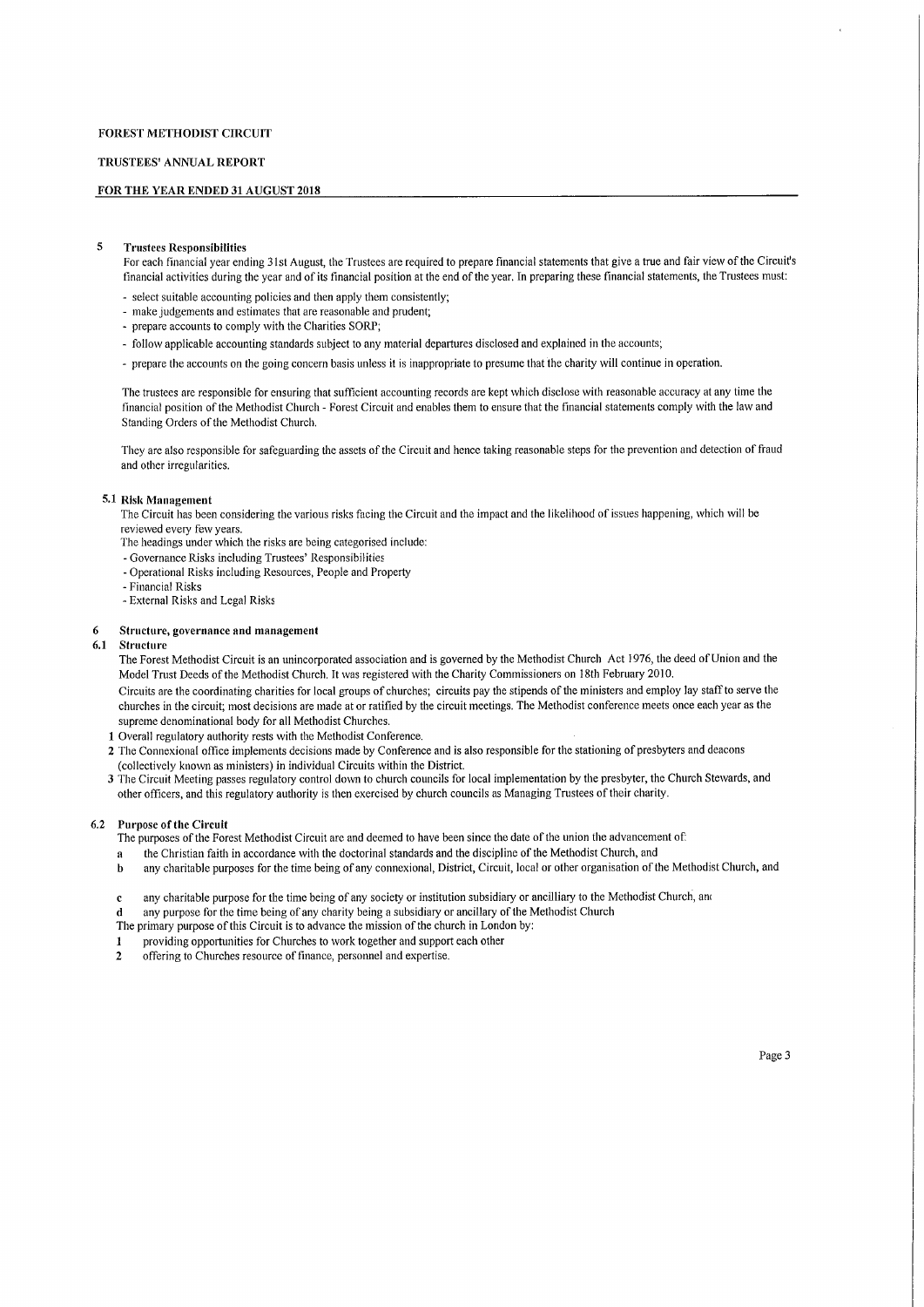#### TRUSTEES' ANNUAL REPORT

#### FOR THE YEAR ENDED 3I AUGUST 2018

#### 6.3 Governance

Detailed governance arrangements are outlined within the Constitutional Practice and Discipline ofthe Methodist Church by the order of the annual conference (CPD).

Day to day management of the circuit is undertaken by the Circuit Leadership team along with the Local Preachers meeting, the Circuit Finance and Property Committee and the Circuit Policy Committee.

#### 6.4 Public Benefit Requirement

The trustees had due regard to the guidance published by the Charities Commission in compliance with its duties under section 4 of the Charities Act 2011.

This guidance sets out two key principles:

- 1. The organisation must have an identifiable benefit.
- 2. The benefit must be to the public or a section of the public.

The church exists to;

- increase awareness of God's presence and to celebrate God's love;
- help people to learn and grow as Christians, through mutual support and care; and
- be a good neighbour to people in need and challenge injustice

The trustees consider that for these reasons the charity meets these public benefit requirements.

### 6.5 Related Parties

The Circuit is part of the London District and is also accountable to the Methodist Conference. The following Methodist Churches are linked to the circuit: North Chingford, South Chingford, Leytonstone, Loughton, Wanstead, Woodford, Winchester Road, Leyton Trinity, Shem Hall, Light House, Cann Hall and Loughton Trinity (Debden),

#### 7 Reference and Administration Details

- 7.1 The full name of the Charity is Forest Methodist Circuit.
- 7.2 The Forest Methodist Circuit is registered as a charity with the Charity Commission in England and Wales. The organisation's Charity No is 1134384.
- 7.3 The address of the Circuit for correspondence is 1 Lister Road, Leytonstone High Road, London E11 3DA. The name of the person to whom correspondence should be addressed is Revd Anthony Malcolm, the Circuit Chair.
- 7.4 The trustees that served during the year were; Revd David Jebb, Revd Charles Illunga, Revd Oseias Da Silva, Revd Hilary Cheng, Revd Ebute Obiabo, Revd Michaela Youngson, Revd Nigel Cowgill and Revd Anthony Malcolm (From February 2019),

The Circuit's Bankers are: HSBC and the Central Finance Board of the Methodist church "CFB".

7.5 Investments managed by the Circuit are held by Trustees for Methodist Church Purposes "TMCP'

#### 7.6 Trustee Training

A range of guidance produced by Methodist Connexion to support the effective running of the circuit, specifically the leaflet 'The role of a Trustee in the Methodist Church' is given to all new circuit meeting members as induction to their role as trustees.

#### 7.7 Disclosure of information to auditors

- In so far as the trustees are aware:
	- there is no relevant audit information of which the charity's auditors are unaware; and
- the trustees have taken all the steps that they ought to have taken to make themselves aware of any relevant audit information and to establish that the anditors are aware of that information

#### 7.8 Auditors

The auditors Clay Ratnage Strevens & Hills had been auditors to the Circuit for ten years since the Circuit was formed,

Approval<br>The report was approved by the trustees on  $\mathcal{N}$  ...,  $\mathcal{U}/\mathcal{Z}/\mathcal{U}$  ..., and signed in their behalf by

Revd Anthony Mal<br>Circuit Chair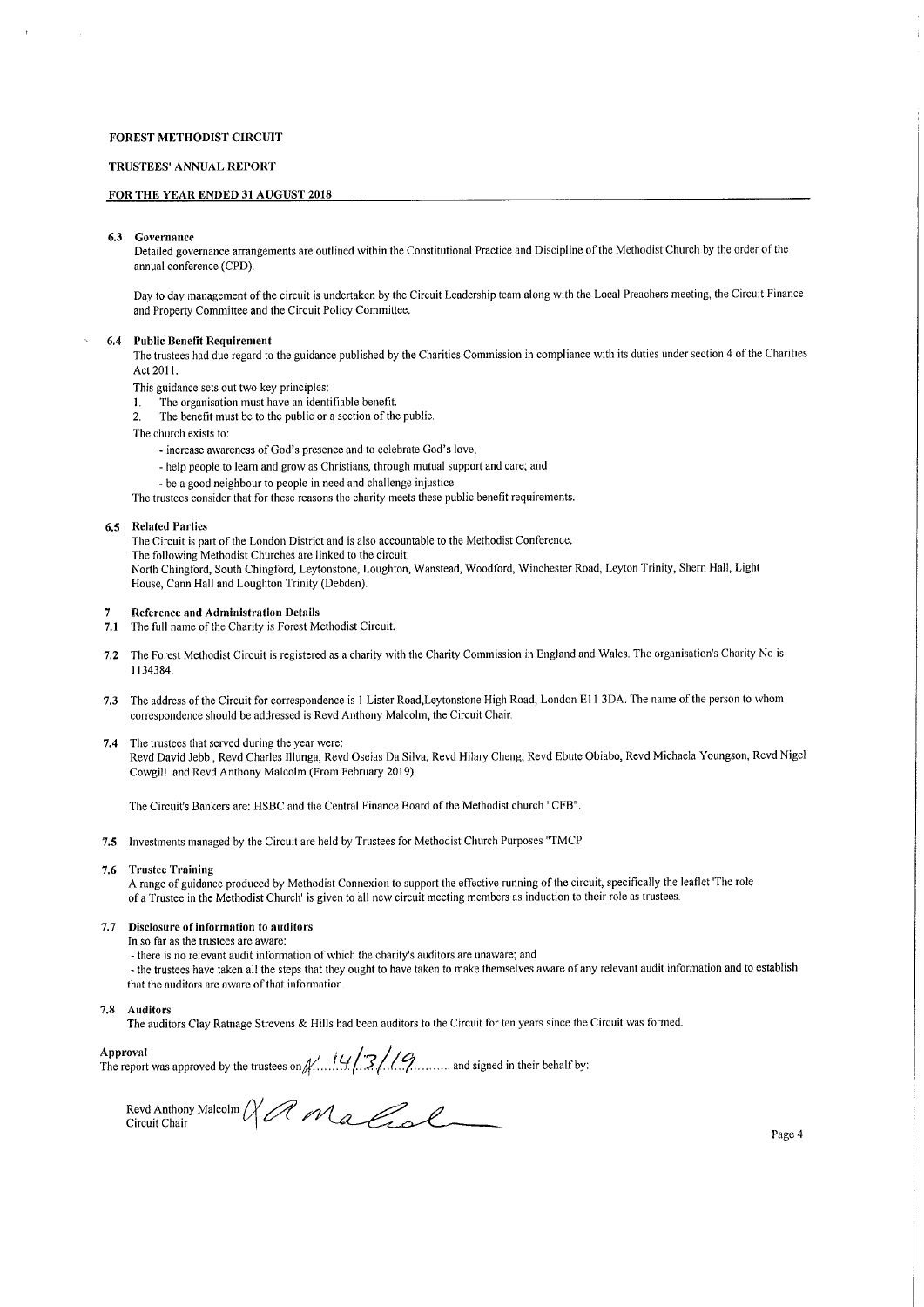#### INDEPENDENT AUDITORS' REPORT

#### TO THE TRUSTEES OF THE FOREST METHODIST CIRCUIT

#### Opinion

We have audited the financial statements of Forest Methodist Circuit (the 'charity') for the year ended 31August 2018 which comprise Statement of Finnncial Activities, the Balance Sheet and notes to the financial statements, including a summary of significant accounting policies. The financial reporting framework that has been applied in their preparation is applicable law and United Kingdom Accounting Standards, including Financial Reporting Standard 102 The Financial Reporting Standard applicable in the UK and Republic of Ireland (United Kingdom Generally Accepted Accounting Practice).

This report is made solely to the charity's trustees, as a body, in accordance with Part 4 of the Charities (Accounts and Reports) Regulations 2008. Our audit work has been undertaken so that we might state to the charity's trustees those matters we are required to state to them in an miditor's report and for no other purpose, To the fullest extent permitted by law, ive do not accept or assume responsibility to anyone other than the charity and the charity's trustees as a body, for our audit work, for this report, or for tbe opinions we have formed.

In our opinion the financial statements'.

<sup>~</sup> give a true iuid fair view of the state of the charity's affairs as at 31 August 2018, and of its incoming resources and application of resources, for the year then ended;

• have been properly prepared in accordance with United Kingdom Generally Accepted Accounting Practice; and

. have been prepared in accordance with the requirements of the Charities Act 2011

#### Basis of opinion

We conducted our audit in accordance with International Standards on Auditing (UK) (ISAs (UK)) and applicable law. Our responsibilities under those standards are further described in the Auditor's responsibilities for tbe audit ofthe financial statements section of our report, We are independent of the charity in accordance with the ethical requirements that are relevant to our audit of the financial statements in the UK, including the FRC's Ethical Standard, and we have fulfilled our other ethical responsibilities in accordance with these requirements. We believe that the audit evidence we have obtained is sufficient and appropriate to provide a basis for our opinion.

#### Conclusions relating to going concern

We have nothing to report in respect of the following matters in relation to which the ISAs (UK) require us to report to you where:

~ the trustees' use ofthe going concern basis of accounting in the preparation ofthe financial statements is not appropriate; or

~ the trustees hnve not disclosed in the financial stntements any identified material uncertainties thnt may cast significant doubt about the charity's ability to continue to adopt the going concern basis of accounting for a period of at least twelve months from the date when the financial statements are authorised for issue.

#### Other information

The trustees are responsible for the other information, The other information comprises the information included in the trustees' annual report, other than the fioancial statements and our auditor's report thereon. Our opinion on the financial statements does not cover the other information and, except to the extent otherwise explicitly stated in our report, ive do not express any Iorm of assurance conclusion thereon.

In connection with our audit of the financial statements, our responsibility is to read the other information and, in doing so, consider whether the other information is materially inconsistent with the financial statements or our knowledge obtained in the audit or otherwise appears to be materially misstated. If we identify such material inconsistencies or apparent material misstatements, we are required to determine whether there is a material misstatement in the financial statements or a material misstatement of the other information. If, based on the ivork ive have performed, we conclude that there is a material misstatement of this other information, ive are required to report that fact.

We have nothing to report in this regard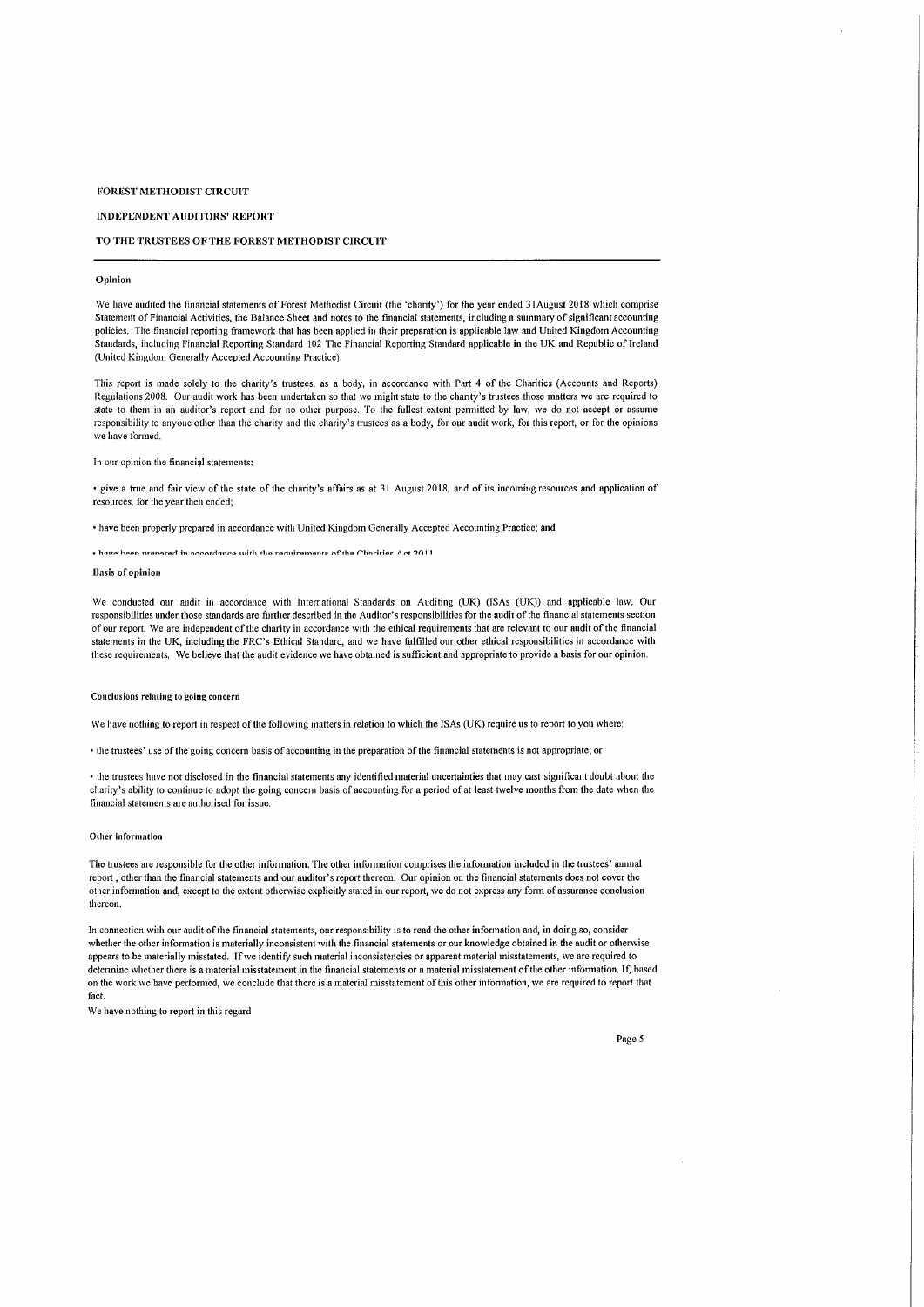INDEPENDENT AUDITORS' REPORT (CONTINUED)

# TO THE TRUSTEES OF FOREST METHODIST CIRCUIT

#### Matters on which we are required to report by exception

We have nothing to report in respect of the following matters in relation to which the Charities (Accounts and Reports) Regulations 2001 require us to report to you if, in our opinion:

' the information given in the financial statements is inconsistent in any material respect with the trustees' rcport; or

• sufficient accounting records have not been kept; or

 $\cdot$  the financial statements are not in agreement with the accounting records; or

' we have not received all the information and explanations we require for our audit.

#### Responsibilities of trustees

As explained more thlly in the trustees' responsibilities statement set out on page 3, the trustees are responsible for the preparation of financial statements which give a true mid fair view, and for such uitenial control as the trustees determine is necessary to enable the preparation of financial statements that are free fiom material misstatement, whether due to fraud or error.

In preparing the financial statements, the trustees arc responsible for assessing the charity's ability to continue as a going concern, disclosing, as applicable, niatters related to going concern and using the going concern basis of accounting unless the trustees either intend to liquidate the charity or to cense operations, or have no realistic alternative but to do so.

### Auditor's responsibilities for the audit of the finuncial statements

We have been appointed as auditor under section 144 of the Charities Act 2011 and report in accordance with regulations made under section 154 of that Act.

Our objectives are to obtain reasonable assurance about whether the financial statements as a whole are free from material misstatement, whether due to fraud or error, and to issue an auditor's report that includes our opinion. Reasonable assurance is a high level of assurance, but is not a guarantee that an audit conducted in accordance with ISAs (UK) will always detect a material misstatement when it exists. Misstatements can arise from fraud or error and are considered material if, individually or in the aggregate, they could reasonably be expected to influence the economic decisions of users taken on the basis ofthese financial statements.

A further description of our responsibilities for the audit of the financial statements is located on the Financial Reporting Council's website at: www.frc.org.uk/auditorsresponsibilities. This description forms part of our auditor's report.

Clay Ratnage Strevens & Hills Chartered Accountants & Statutory Auditors Suite D, The Business Centre Faringdon Avenue **Romford** Essex RM3 8EN

Uay Makrage Skevery & Hilly

Date:  $26/93/2014$ 

Clay Ratnage Strevens & Hills is eligible to act as an auditor in terms ofsection 1212 ofthe Companies Act 2006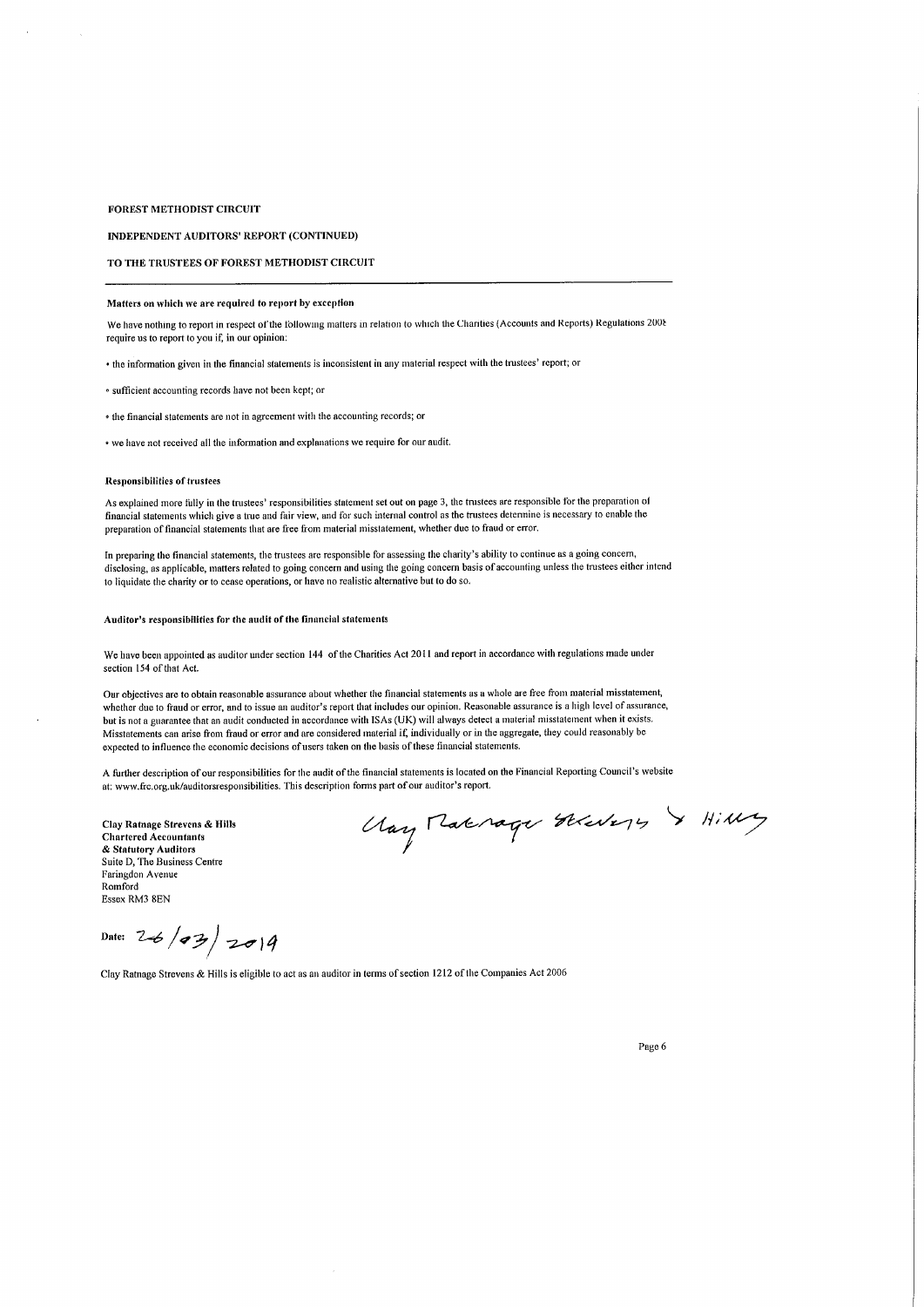# STATEMENT OF FINANCIAL ACTIVITIES

# FOR THE YEAR ENDED 31 AUGUST 2018

| Notes<br>Income<br>1 Donations and Legacies<br>2 Interest and Investment Income<br>3 Other income<br>4 Assessment on Churches<br>5 Contributions from Circuit Model<br><b>Trust Funds</b> | 3<br>$\overline{2}$ | (Unrestricted)<br>£<br>70 | Funds<br>(Unrestricted)<br>£<br>2,293 | Development<br>Fund<br>(Restricted)<br>£ | <b>Chapel and</b><br><b>Land Fund</b><br>(Restricted)<br>£ | <b>Benevolent</b><br>Fund<br>(Restricted) | (Restricted) | 2017-18        | 2016-17   |
|-------------------------------------------------------------------------------------------------------------------------------------------------------------------------------------------|---------------------|---------------------------|---------------------------------------|------------------------------------------|------------------------------------------------------------|-------------------------------------------|--------------|----------------|-----------|
|                                                                                                                                                                                           |                     |                           |                                       |                                          |                                                            |                                           |              |                |           |
|                                                                                                                                                                                           |                     |                           |                                       |                                          |                                                            |                                           |              |                |           |
|                                                                                                                                                                                           |                     |                           |                                       |                                          |                                                            |                                           |              |                |           |
|                                                                                                                                                                                           |                     |                           |                                       |                                          |                                                            | £                                         |              | £              | £         |
|                                                                                                                                                                                           |                     |                           |                                       |                                          |                                                            |                                           |              |                |           |
|                                                                                                                                                                                           |                     |                           |                                       | 11                                       | 15                                                         | 10                                        |              | 2,303<br>2,248 | 4,255     |
|                                                                                                                                                                                           |                     |                           | 2.152                                 |                                          |                                                            |                                           |              |                | 3.123     |
|                                                                                                                                                                                           |                     | 361,140                   |                                       |                                          |                                                            |                                           |              | 361.140        | 333,629   |
|                                                                                                                                                                                           |                     |                           |                                       |                                          |                                                            |                                           |              |                |           |
|                                                                                                                                                                                           |                     |                           |                                       |                                          |                                                            |                                           |              |                |           |
| 6 Connexional Advance & Property                                                                                                                                                          |                     |                           |                                       |                                          |                                                            |                                           |              |                |           |
|                                                                                                                                                                                           |                     |                           |                                       |                                          |                                                            |                                           |              |                |           |
| 7 Capital Receipts                                                                                                                                                                        |                     |                           |                                       |                                          |                                                            |                                           |              |                |           |
| 8 Grants (including trfs from DAF)                                                                                                                                                        |                     |                           |                                       |                                          |                                                            |                                           |              |                |           |
| 9 Manse Rent Received                                                                                                                                                                     |                     | 16,068                    |                                       |                                          |                                                            |                                           |              | 16,068         | 15,836    |
| 10 Total Income                                                                                                                                                                           |                     | 377,278                   | 4,445                                 | 11                                       | 15                                                         | 10                                        |              | 381,759        | 356,843   |
| <b>Expenditure</b>                                                                                                                                                                        |                     |                           |                                       |                                          |                                                            |                                           |              |                |           |
| 11 Grants and Donations                                                                                                                                                                   | 4                   | 600                       | 36,000                                | ÷,                                       |                                                            | 600                                       | 3,773        | 40,973         | 2.080     |
| 12 Salaries and associated costs                                                                                                                                                          | 5                   | 178,651                   | $\tilde{\phantom{a}}$                 | $\blacksquare$                           | $\blacksquare$                                             | $\overline{\phantom{a}}$                  |              | 178.651        | 204,938   |
| 13 Property (incl Ins., C tax, utilities                                                                                                                                                  | 6                   | 138,808                   | $\tilde{\phantom{a}}$                 | $\overline{a}$                           |                                                            |                                           |              | 138,808        | 26,770    |
| etc)                                                                                                                                                                                      |                     |                           |                                       |                                          |                                                            |                                           |              |                |           |
| 14 Office Expenses (Admin., tel. travel                                                                                                                                                   | $\overline{7}$      | 20,186                    | 933                                   |                                          |                                                            | $\blacksquare$                            |              | 21,124         | 28,212    |
| etc.)                                                                                                                                                                                     |                     |                           |                                       |                                          |                                                            |                                           |              |                |           |
| 15 District assessment                                                                                                                                                                    |                     | 89,296                    | 26,230                                |                                          |                                                            |                                           |              | 115,526        | 115,398   |
| 16 Depreciation                                                                                                                                                                           |                     | 907                       | $\overline{a}$                        |                                          |                                                            |                                           |              | 907            | 812       |
| 17 Other Expenditure (incl training)                                                                                                                                                      | 8                   | 15,374                    | $\Box$                                |                                          |                                                            | $\overline{\phantom{a}}$                  |              | 15,374         | 11,242    |
| 18 Audit                                                                                                                                                                                  | 9                   | 3.840                     | $\overline{a}$                        |                                          |                                                            | $\overline{a}$                            |              | 3,840          | 3,600     |
| 19 Manse loan interest                                                                                                                                                                    |                     |                           | $\blacksquare$                        |                                          |                                                            | $\blacksquare$                            |              |                |           |
| 20 Capital Expended                                                                                                                                                                       |                     |                           |                                       |                                          |                                                            |                                           |              |                |           |
| 21 Total Expenditure                                                                                                                                                                      |                     | 447,662                   | 63,163                                |                                          | 5                                                          | 600                                       | 3,773        | 515,203        | 393.052   |
| 22 Net Income/(Expenditure)                                                                                                                                                               |                     | (70, 384)                 | (58, 718)                             | 11                                       | 10                                                         | (590)                                     | (3,773)      | (133, 444)     | (36, 209) |
| 23 Transfers between funds                                                                                                                                                                |                     | 121,870                   | $-121,870$                            |                                          |                                                            |                                           |              |                |           |
| 24 Sub Total                                                                                                                                                                              |                     | 51,486                    | (180, 588)                            | 11                                       | 10                                                         | (590)                                     | (3,773)      | (133, 444)     | (36, 209) |
| 25 Gains/(losses) on revaln fixed assets                                                                                                                                                  |                     |                           |                                       |                                          |                                                            |                                           |              |                |           |
| 26 Gains/(losses): on investment assets                                                                                                                                                   |                     |                           |                                       |                                          |                                                            |                                           |              |                |           |
| 27 Net investment in funds                                                                                                                                                                |                     | 51,486                    | (180, 588)                            | 11                                       | 10                                                         | (590)                                     | (3,773)      | (133, 444)     | (36, 209) |
| 28 Restatement of opening comparative                                                                                                                                                     |                     |                           |                                       |                                          |                                                            |                                           |              |                |           |
| figures                                                                                                                                                                                   |                     |                           |                                       |                                          |                                                            |                                           |              |                |           |
| 29 Total funds brought forward from                                                                                                                                                       |                     | 6,350,403                 | 466,399                               | 2,532                                    | 2,552                                                      | 1,732                                     | 3,773        | 6,827,391      | 6,863,600 |
| last year                                                                                                                                                                                 |                     |                           |                                       |                                          |                                                            |                                           |              |                |           |
| 30 Total funds carried forward at                                                                                                                                                         |                     | 6,401,889                 | 285,811                               | 2,543                                    | 2,562                                                      | 1,142                                     |              | 6,693,947      | 6,827,391 |
| end of year                                                                                                                                                                               |                     |                           |                                       |                                          |                                                            |                                           |              |                |           |

 $\mathbf{u}^{\dagger}$ 

| 1.706  | 1.706   |
|--------|---------|
| 6.857  | 8,216   |
| 7.471) | (8.216) |
| ' 092  | 1.706   |

Balance brought forward from last year alance brought forward from last year<br>fferings/Gifts - received for External Organisation: Offerings/Gifts - passed to External Organisations<br>Balance still to be paid

es on pages 9 to 15 form part of

 $\sim$   $\sim$ 

Page 7

 $\mathcal{L}^{\mathcal{L}}$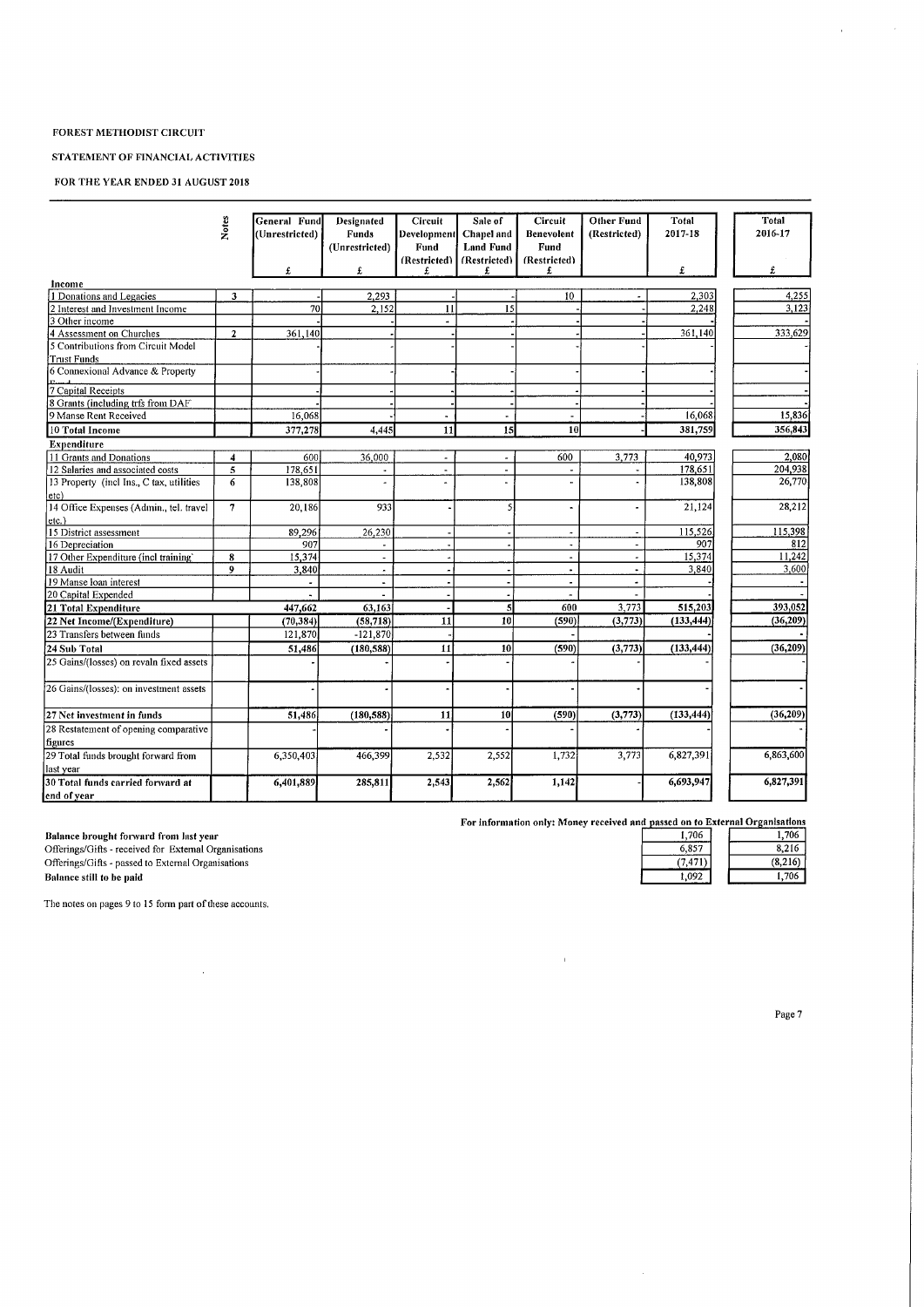# **BALANCE SHEET**

 $\alpha$ 

 $\sim$   $\lambda$ 

# AS AT 31 AUGUST 2018

|                                                             |                 | Fund<br>General<br>(Unrestricted) | Designated<br><b>Funds</b>   | Circuit<br>Development   | Sale of Chapel<br>and Land | Circuit<br><b>Benevolent</b> | <b>Other Fund</b><br>(Restricted) | Total<br>2018   | Total<br>2017    |
|-------------------------------------------------------------|-----------------|-----------------------------------|------------------------------|--------------------------|----------------------------|------------------------------|-----------------------------------|-----------------|------------------|
|                                                             | <b>Notes</b>    |                                   | (Unrestricted)               | Fund<br>(Restricted)     | Fund<br>(Restricted)       | Fund<br>(Restricted)         |                                   |                 |                  |
|                                                             |                 | £                                 | £                            | £                        | £                          | £                            |                                   | £               | £                |
| <b>Tangible Fixed Assets</b>                                |                 |                                   |                              |                          |                            |                              |                                   |                 |                  |
| Manse and other fixed assets                                | 10              | 6,346,890                         |                              |                          |                            |                              |                                   | 6,346,890       | 6,346,605        |
| Investment properties                                       |                 |                                   |                              |                          |                            |                              |                                   |                 |                  |
|                                                             |                 |                                   |                              |                          |                            |                              |                                   |                 |                  |
| Investments                                                 |                 |                                   |                              |                          |                            |                              |                                   |                 |                  |
| <b>Total fixed assets</b>                                   |                 | 6,346,890                         |                              |                          |                            |                              |                                   | 6,346,890       | 6,346,605        |
| <b>Current Assets</b>                                       |                 |                                   |                              |                          |                            |                              |                                   |                 |                  |
| Debtors and Prepayments                                     | $\overline{11}$ | 78,809                            |                              |                          |                            |                              |                                   | 78,809          | 42,248           |
| Trustees for Methodist Church                               | 12              |                                   |                              |                          |                            |                              |                                   |                 |                  |
| Purposes - Interest Acct                                    |                 |                                   |                              |                          |                            |                              |                                   |                 |                  |
|                                                             |                 |                                   | 285,811                      |                          |                            |                              |                                   | 285,811         | 466,399          |
| Central Finance Board<br>Cash at Bank and in hand           | 13<br>13        | 40,432<br>9,637                   |                              | 2,543                    | 2,562                      | 1,142                        |                                   | 46,679<br>9,637 | 30,741<br>24,244 |
| Total current assets                                        |                 | 128,878                           | 285,811                      | 2,543                    | 2,562                      | 1,142                        | $\overline{0}$                    | 420,936         | 563,632          |
|                                                             |                 |                                   |                              |                          |                            |                              |                                   |                 |                  |
| <b>Creditors and Accruals (due</b>                          | 14              |                                   |                              |                          |                            |                              |                                   |                 |                  |
| in under one vear)                                          |                 | 73,879                            |                              |                          |                            |                              |                                   | 73,879          | 82,846           |
| Net current (liabilities)/assets                            |                 | 54,999                            | 285,811                      | 2,543                    | 2,562                      | 1,142                        |                                   | 347,057         | 480,786          |
| Total assets less current liabilities                       |                 | 6,401,889                         | 285,811                      | 2,543                    | 2,562                      | 1,142                        |                                   | 6,693,947       | 6,827,391        |
|                                                             |                 |                                   |                              |                          |                            |                              |                                   |                 |                  |
| Long term liabilities                                       |                 |                                   |                              |                          |                            |                              |                                   |                 |                  |
| Loans to the Circuit                                        |                 | $\overline{\phantom{a}}$          | $\qquad \qquad \blacksquare$ | $\overline{\phantom{a}}$ | $\overline{\phantom{a}}$   | $\qquad \qquad \blacksquare$ |                                   |                 |                  |
| Grants Payable                                              |                 | $\blacksquare$                    | $\tilde{\phantom{a}}$        | $\blacksquare$           | $\tilde{\phantom{a}}$      | $\overline{\phantom{a}}$     | J.                                | $\overline{a}$  |                  |
| Other liabilities due after one                             |                 |                                   | ä,                           |                          |                            |                              |                                   |                 |                  |
| year                                                        |                 |                                   |                              |                          |                            |                              |                                   |                 |                  |
| Net assets                                                  |                 | 6,401,889                         | 285,811                      | 2,543                    | 2,562                      | 1,142                        |                                   | 6,693,947       | 6,827,391        |
|                                                             |                 |                                   |                              |                          |                            |                              |                                   |                 |                  |
| <b>Funds of the District</b><br>General Fund (Unrestricted) |                 | 6,401,889                         |                              |                          |                            |                              |                                   | 6,401,889       | 6,350,403        |
| Projects (Designated)                                       |                 |                                   | 285,811                      |                          |                            |                              |                                   | 285,811         | 466,399          |
| <b>Total Unrestricted funds</b>                             |                 |                                   |                              |                          |                            |                              |                                   | 6,687,700       | 6,816,802        |
| Circuit Development Fund                                    |                 |                                   |                              |                          |                            |                              |                                   |                 |                  |
| (Restricted)                                                |                 |                                   |                              | 2,543                    |                            |                              |                                   | 2,543           | 2,532            |
| Other Funds (Restricted)                                    |                 |                                   |                              |                          | 2,562                      |                              |                                   | 2,562           | 2,552            |
| Circuit Benevolent Fund                                     |                 |                                   |                              |                          |                            |                              |                                   |                 |                  |
| (Restricted)                                                |                 |                                   |                              |                          |                            | 1,142                        |                                   | 1,142           | 1,732            |
| Other Funds (Restricted)                                    |                 |                                   |                              |                          |                            |                              |                                   | $\mathbf{0}$    | 3,773            |
| <b>Total Restricted funds</b>                               |                 |                                   |                              |                          |                            |                              |                                   | 6,247           | 10,589           |
| <b>Total Funds</b>                                          |                 | 6,401,889                         | 285,811                      | 2,543                    | 2,562                      | 1,142                        |                                   | 6,693,947       | 6,827,391        |

Approved by the managing trustees on  $\frac{1}{\sqrt{2}}$   $\frac{1}{\sqrt{3}}$  ......... and signed on their behalf by:

R. Maladon<br>Revd Anthony Malcolm<br>Circuit Chair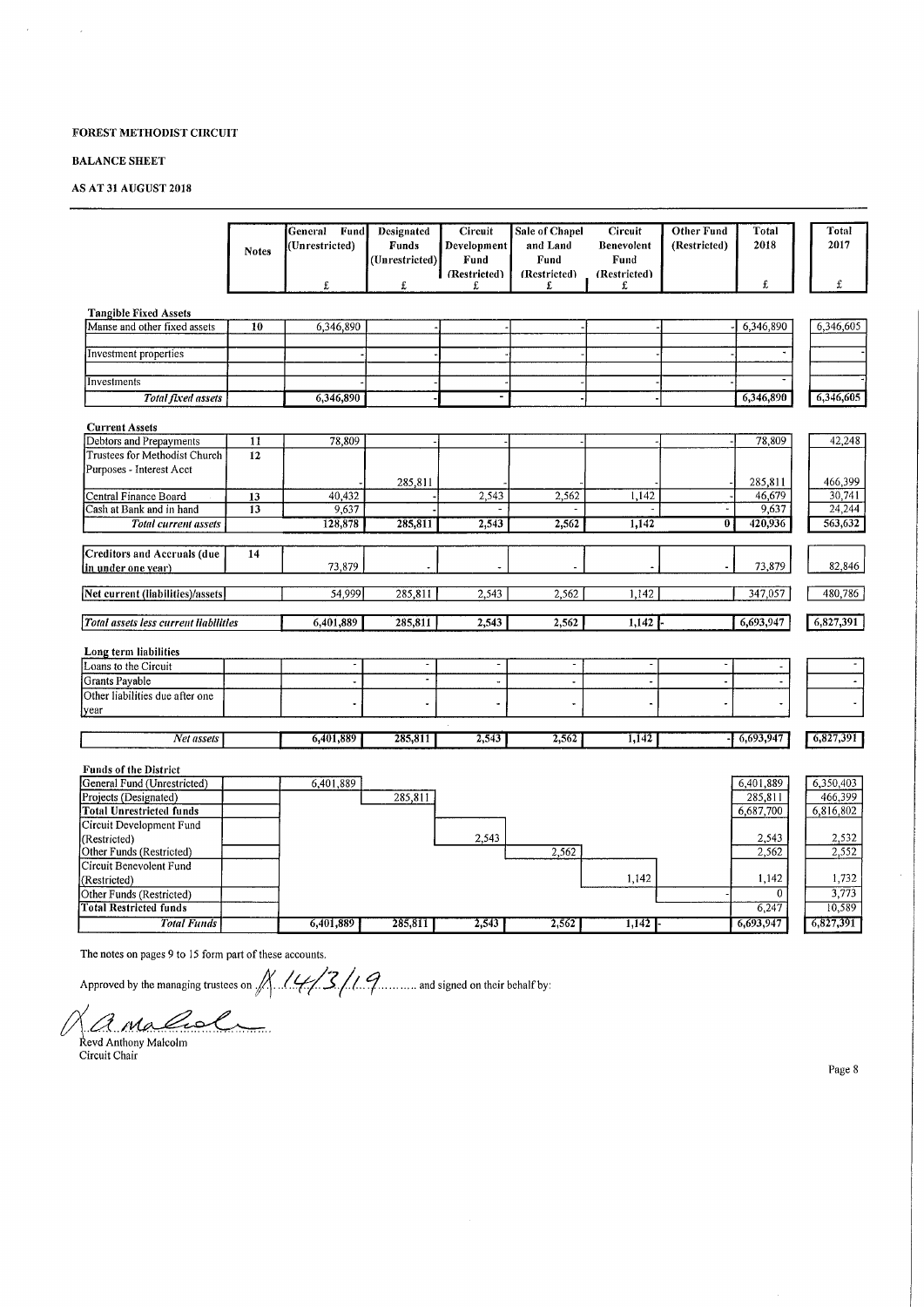#### NOTES TO THE ACCOUNTS

# FOR THE YEAR ENDED 31 AUGUST 2018

#### 1 Accounting framework and accounting policies

#### $\mathbf{I}$ Accounting framework

The financial statements have been prepared under the Charities Act 2011 in accordance with the 2014 version of Accounting and Reporting by Charities: Statement of Recommended Practice (SORP) applicable to charities preparing their accounts in accordance with the Financial Reporting Standard applicable in the UK and Republic of Ireland (FRS 102) (effective from 1 January 2015)—(the Charities SORP (FRS 102) as amended by Update Bulletin 1)—in replacement for the SORP's 2005 version specified in its related 2008 Regulations and in accordance with the "true and fair override" provision contained therein,

### ii Public benefit entity

The Circuit meets the definition of a public benefit entity under FRS 102. Assets and liabilities are initially recognised at historical cost or transaction value unless otherwise stated in the relevant accounting policy note(s) below,

#### ill Basis

These accounts have been prepared on the basis of historical cost except that Manses are shown at their market value at the end ofthe year, on the accruals basis to show a true and fair view ofthe Circuit's financial position and activities,

#### iv Content

The financial information presented is relevant, reliable, comparable and complete. Where estimates are used these are based on experience, research and judgement. The accounts are expressed in fSterling, rounded to the nearest pound.

#### v Going concern

Based on the monetary assets and human resources available at 31 August 2018, the trustees believe that the Circuit is a going concern,

#### vi Consolidation

The Circuit oversees the work of ministers and lay workers in Churches within the Circuit, but does not have control over those Churches, ministers or lay workers except in extreme circumstances, none of which were applicable. For this reason, the financial statements ofthe Churches within the Circuit are not consolidated into these financial statements.

#### vil Income recognition

Income is brought into account when it is more likely than not that the economic benefit ofthe income will accrue to the Circuit. No attempt is made to measure the value of services donated by volunteers.

In accordance with the Charities SORP (FRS 102), the time of volunteers is not recognised.

#### viii Expenditure

This is recognised when a liability is incurred, or a constructive obligation arises, that results in the payment being unavoidable. Liabilities are recognised as soon as an outflow of economic benefit is considered more likely than not under the legal or constructive obligation committing the Circuit to pay out resources.

#### ix Grants

Grants are recognised annually only as and when any performance conditions attaching to the award are met, even when the award is for a recurrent grant over more than one year. All grants awarded for payment in future financial years are conditional on the Grants Committee being satisfied, on the basis of progress reports from the grantee, that the grant's achievements to date justify the payment of further instalments of that grant. Such commitments are noted as contingent liabilities and included within the Circuit Advance Fund or other relevant designated fund in these accounts.

# x VAT

Since the Circuit is not Vat registered, all input Vat is charged with the expenses to which it relates.

#### xl Tangible fixed assets

These are capitalised ifthey can be used for more than one year. The Manses are shown in the accounts at market valuation at the end of the fiancial year. Depreciation is provided on Computer Equipment at 25% reducing balance.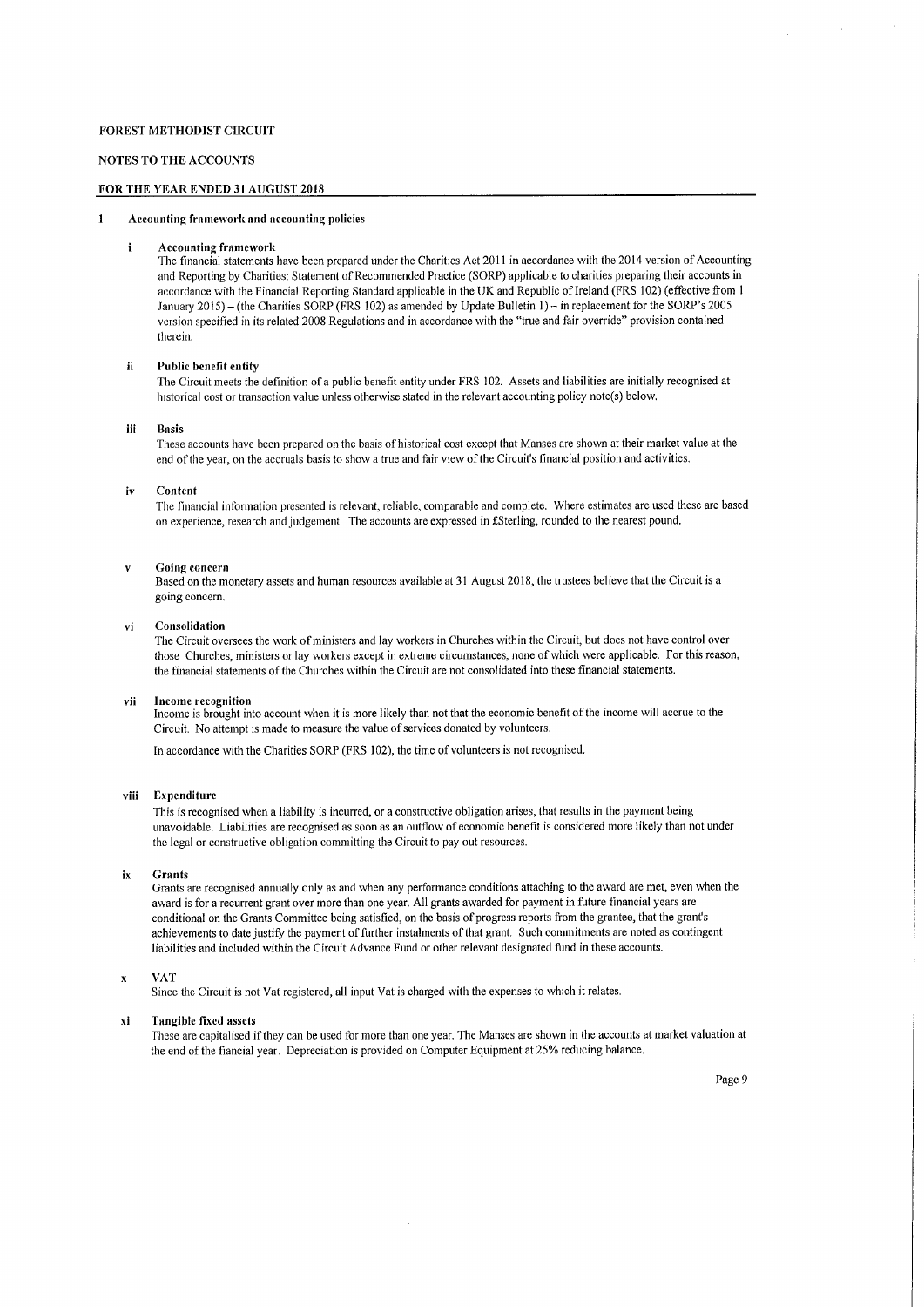# NOTES TO THE ACCOUNTS

# FOR THE YEAR ENDED 31 AUGUST 2018

xii Debtors and creditors; bank and cash Debtors are stated at the amounts owed to the Circuit or prepaid, Creditors are initially recognised at settlement amount after any trade discounts, where normal credit terms apply, or amount advanced to the Circuit. Subsequently creditors that are current liabilities are measured at the cash or other consideration expected to be paid. The liquid funds of bank balances and deposit account balances are shown at the realisable values,

#### xiii Ministers' manse costs

The Circuit is required to provide accommodation for each Minister and his / her family. The Circuit bears the cost ofrepairs, maintenance, building insurance, Council Tax and water charges. These costs are not shown separately as benefits-in-kind for Ministers as HMRC does not seek to tax these receipts in the hands of the Ministers.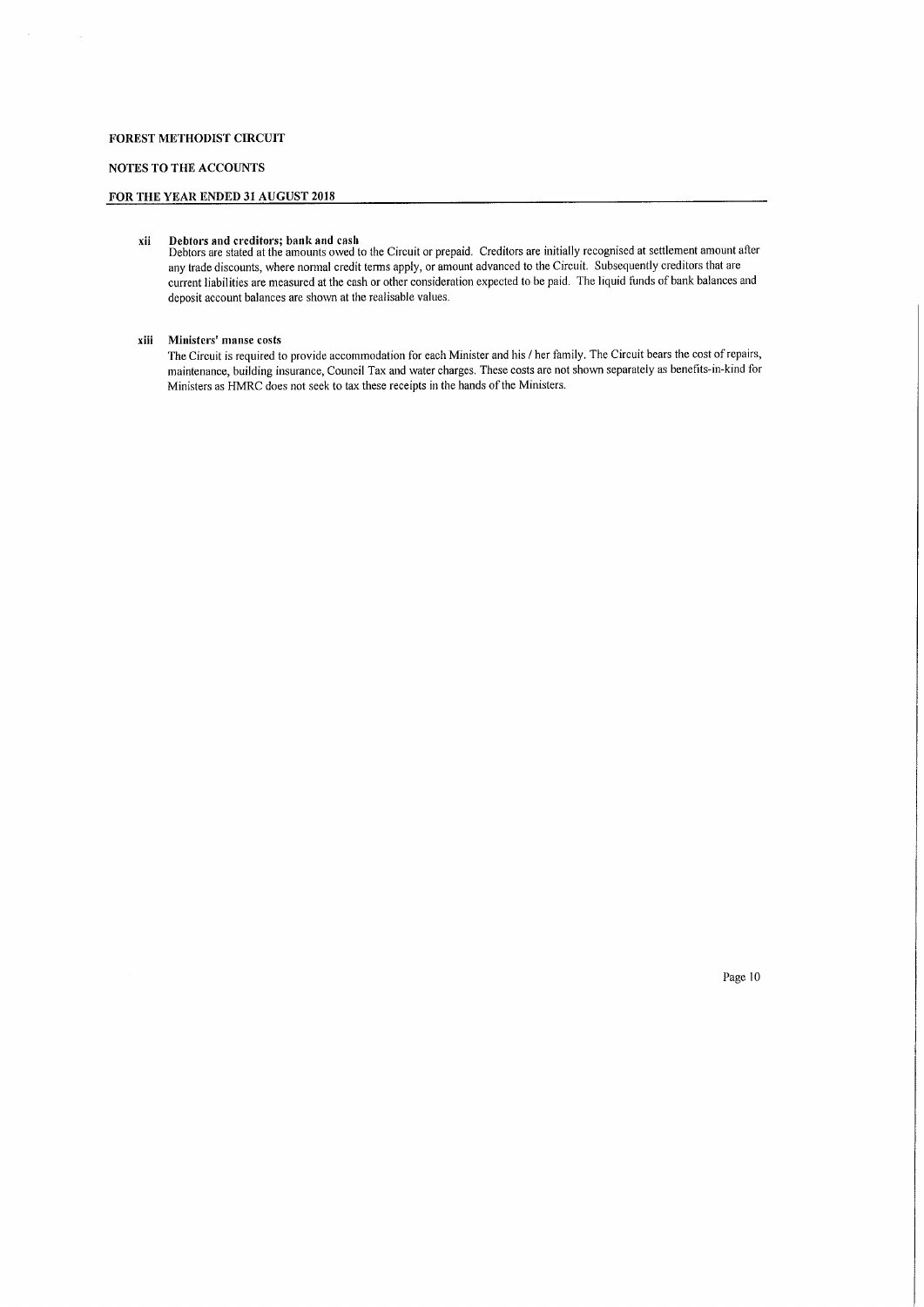# NOTES TO THE ACCOUNTS

# FOR THE YEAR ENDED 31 AUGUST 2018

2 Asscssmcnt on Churches

All Churches (see list given below in this note) paid their assessments to the Circuit during the year or shortly after its end. An assessment on churches is annually determined by Circuit by reference to the number ofstaff in the churches but may also take into account a church's ability to pay. Churches in the Circuit are as follows:

|                | <b>Church Name</b>                                                          | 2017-18 | 2016-17 |
|----------------|-----------------------------------------------------------------------------|---------|---------|
|                | South Chingford                                                             | 16,617  | 16,617  |
|                | North Chingford                                                             | 17,786  | 17,786  |
|                | Shern Hall                                                                  | 65,199  | 50,111  |
|                | Cann Hall                                                                   | 11,337  | 10,818  |
|                | Loughton                                                                    | 67,444  | 67,444  |
|                | Woodford                                                                    | 17,513  | 17,512  |
|                | Winchester Road                                                             | 31,788  | 31,788  |
|                | Leytonstone                                                                 | 46,488  | 34,712  |
|                | <b>Leyton Trinity</b>                                                       | 33,238  | 33,238  |
|                | Loughton Trinity (Debden)                                                   | 5,000   | 5,000   |
|                | Wanstead                                                                    | 15,039  | 14,912  |
|                | Light House                                                                 | 33,691  | 33,691  |
|                |                                                                             | 361,140 | 333,629 |
| 3              | <b>Donations Received</b>                                                   |         |         |
|                | Donations were received during the year as shown in the table below:        |         |         |
|                |                                                                             | 2017-18 | 2016-17 |
|                | Benevolent Fund                                                             | 10      | 482     |
|                | Grenfell Fire Donations                                                     |         | 3,773   |
|                | Legacies                                                                    | 2,293   |         |
|                |                                                                             | 2,303   | 4,255   |
| $\overline{4}$ | Grants, Donations and related Support costs                                 |         |         |
|                | Grants and donations were made during the year as shown in the table below: |         |         |
|                |                                                                             |         | 2016-17 |
|                |                                                                             | 2017-18 |         |
|                | Donations General                                                           | 600     | 850     |
|                | <b>Benevolent Fund</b>                                                      | 600     | 1,230   |
|                | Grenfell Fire Donations paid out                                            | 3,773   |         |
|                | Grant to Loughton Methodist Church                                          | 36,000  |         |
|                |                                                                             | 40,973  | 2,080   |
| 5              | Salaries and associated costs                                               |         |         |
|                |                                                                             | 2017-18 | 2016-17 |
|                | Gross Pay                                                                   | 121,830 | 140,853 |
|                | Employer's National Insurance Contribution                                  | 12,870  | 12,706  |
|                | Employer's pension contribution to the defined benefit scheme               | 29,043  | 37,419  |
|                | Circuit Administrator's Gross Pay                                           | 13,812  | 13,257  |
|                | Administration charge and apprenticeship levy                               | 1.096   | 703     |
|                |                                                                             | 178,651 | 204,938 |
|                |                                                                             |         |         |
|                |                                                                             |         |         |

Gross salaries paid to five ministers and one office administrator in the year.

Payment to Trustees<br>it is Urcuit poncy to offer to reimburse members of the Urcuit Council and others invoived in the aaministration of Urcuit atrairs for expenditure properly incurre in carrying out their duties. The Chair ofthe Circuit undertakes the primary executive role within the Circuit. Apart from the Chair ofthe Circuit and Trustees, no member of the Circuit Council was in receipt of any payment for work undertaken on behalf of the Circuit, although certain travelling and administration costs were reimbursed whenever this was requested. None of the trustees is an employee of the Circuit.

No accrual is made for the Chair's entitlement to a sabbatical as their functions are undertaken by other Circuit Chair or delegated persons at minimal extra cost to the Circuit.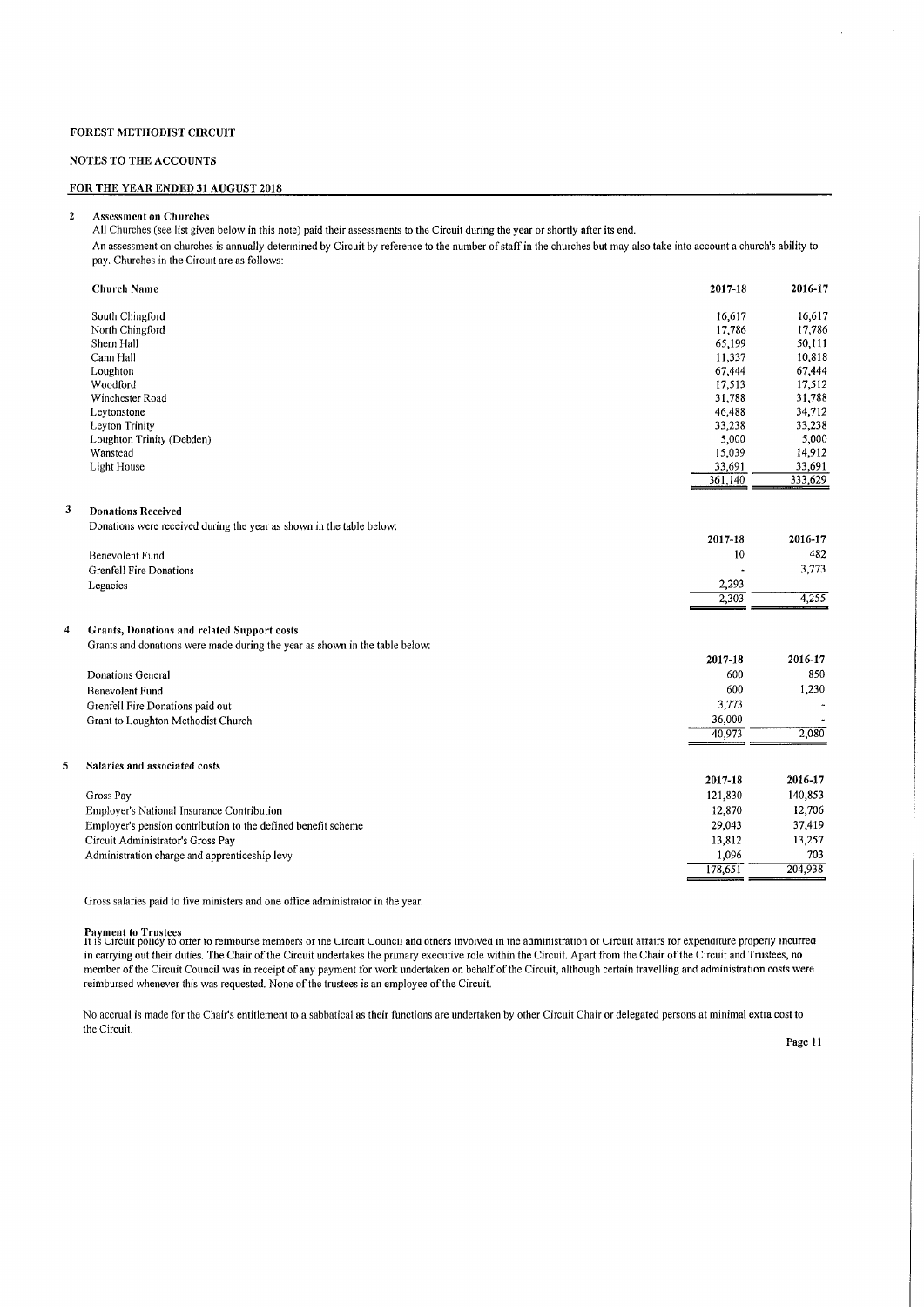# NOTES TO THE ACCOUNTS

# FOR THE YEAR ENDED 31 AUGUST 2018

# 5 Salaries and associated costs (Continued)

#### Pensions

Most ordained presbyters and deacons are members ofthe Methodist Ministers' Pension Scheme (MMPS). This is a defined benefit scheme. The Supreme Court held in 2014 that Methodist ministers (which term includes presbyters and deacons) are not employees of the Church. For simplicity, however, when dealing with National Insurance Contributions and pension contributions, the terms 'employer' and employee' are used as they tvould be in an employing body.

| <b>Property costs</b>   | 2017-18 | 2016-17 |
|-------------------------|---------|---------|
| Manse repairs           | 114,744 | 6.394   |
| Insurance and utilities | 8.403   | 8,102   |
| Council tax             | 15,661  | 12,274  |
|                         | 138,808 | 26,770  |

It should be noted that the Circuit chair and Trustees are required to occupy the Circuit manses. Circuit pays for the Manse repairs on a regular basis. Any major refurbishments are discussed and approved at the Circuit meeting before the work starts. Circuit pays for Manse's insurances, utilities and council tax for all the Manses occupied by Chair and Trustees except for 1 Manse which is let out.

| 7 | Office expenses<br>Telephone<br>Travel<br>Postage and stationery<br>Investment management fees - CMTF | 2017-18<br>4,020<br>10,580<br>5,586<br>938 | 2016-17<br>4,279<br>15,722<br>7,221<br>990 |
|---|-------------------------------------------------------------------------------------------------------|--------------------------------------------|--------------------------------------------|
|   |                                                                                                       | 21,124                                     | 28,212                                     |
| 8 | Other expenditure                                                                                     | 2017-18                                    | 2016-17                                    |
|   | Training                                                                                              | 2,385                                      | 3,299                                      |
|   | Preachers fees and expenses                                                                           | 2,057                                      | 1,619                                      |
|   | <b>Sundries</b>                                                                                       | 2,349                                      | 2,427                                      |
|   | Removal costs                                                                                         | 4,775                                      | $\overline{\phantom{a}}$                   |
|   | Professional fees and survey costs                                                                    | 3,808                                      | 3,897                                      |
|   |                                                                                                       | 15,374                                     | 11,242                                     |
|   | Fees for examination or audit of the accounts                                                         | 2017-18                                    | 2016-17                                    |
|   | Auditors' fees                                                                                        | 1,920                                      | 1,800                                      |
|   | Other fees (eg: advice, accountancy services)                                                         | 1,920                                      | 1,800                                      |
|   |                                                                                                       | 3,840                                      | 3,600                                      |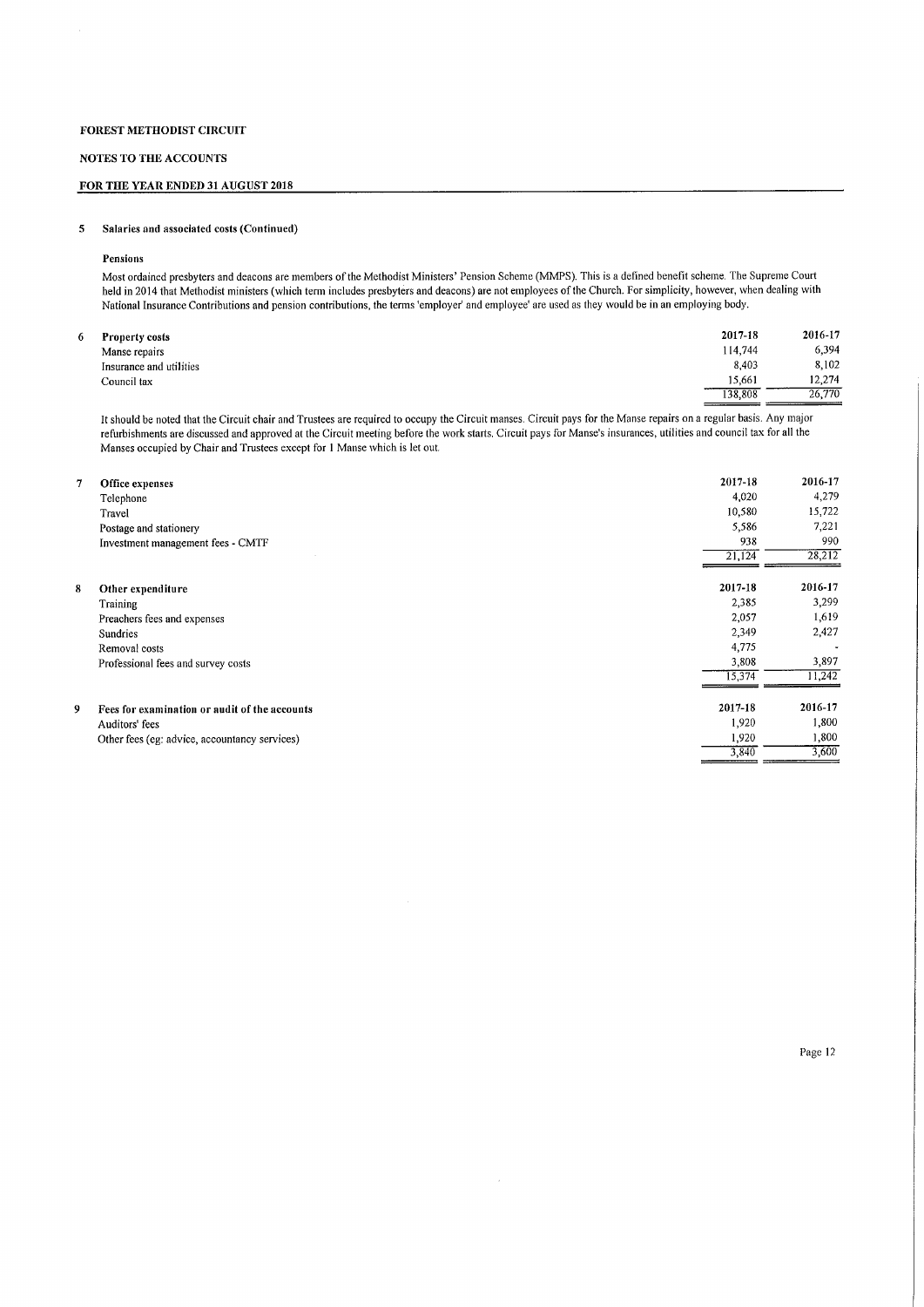#### NOTES TO THE ACCOUNTS

### FOR THE YEAR ENDED 31 AUGUST 2018

#### 10 Total Tangible Fixed Assets Land and Computer Building Equipment Manses Total Cost or valuation Balance at 1st Sept 2017 Additions in the year Revaluations in the year Balance at 31st August 2018 6,344, 167 9,434 1,192 6,353,601 1,192 6,344,167 10,626 6,354,793 Accumulated depreciation Balance at 1st Sept 2017 Depreciation charge for the year Revaluations in the year Balance at 31st August 2018 6,996 907 7,903 6,996 907 7,903 Net Book Value at 31st August 2018 6,344,167 6,344,167 6,344,167 6,346,890 Net Book Value at 31st August 2017 **6,344**,167 **6,344**,167 **6,344**,167 **6**,344,167 **6**,346,605

The Land and Buildings (Manses) were not revalued in the year by the Trustees who believe that the valuations on 31 August 2018 are not materially different to the valuations on 31 August 2016. No depreciation is provided on the building because the Trustees consider the current fair value ofthe manse buildings (on the assumtion that it had reached the end ofits useful economic life by the year-end) to be not less than its current value. Any depreciation would not be material, The manses have been reviewed for imnairment.

#### Investment properties

No manse is currently deemed not to be held for the long term purposes of the Circuit.

#### Debtors and prepayments

All sums shown as Debtors at 31 August 2018 were received during the following year. All sums paid in advance at 31 August 2018 were for purposes required during 2018-19.

|                                                   | 2017-18 | 2016-17 |
|---------------------------------------------------|---------|---------|
| <b>Trade debtors</b>                              |         |         |
| Amounts owed by bodies connected with the charity | 61,587  | 21,774  |
| Prepayments and accrued income                    |         |         |
| Stipends paid in advance                          | 10,947  | 14,628  |
| Council tax and utilities                         | 1,745   | 1,541   |
| Professional fees                                 |         | 1,205   |
| Interest accrued                                  | 1,000   | 1,000   |
| Other loans                                       | 3,530   | 2,100   |
|                                                   | 17,222  | 20,474  |
| <b>Total</b>                                      | 78,809  | 42,248  |

#### Trustees for Methodist Church Purposes

The funds that support the Circuit Model Trust Fund are held by TMCP. TMCP is the legal osvner and Custodian Trustee of all Methodist Model Trust property, including Legacies, Endowments and Accumulated funds. TMCP ensure that, through providing guidance and acting under their direction, the Managing Trustees comply with charity law and Methodist law and policy as determined by the Methodist Conference.

#### 13 Central Finance Board (CFB) and cash at bank

The circuit has one current account at HSBC Plc, an authorised institution. The sums held on the account are immediately available. In addition, the Circuit has two deposit accounts at CFB. Interest is earned on these CFB accounts and credited monthly.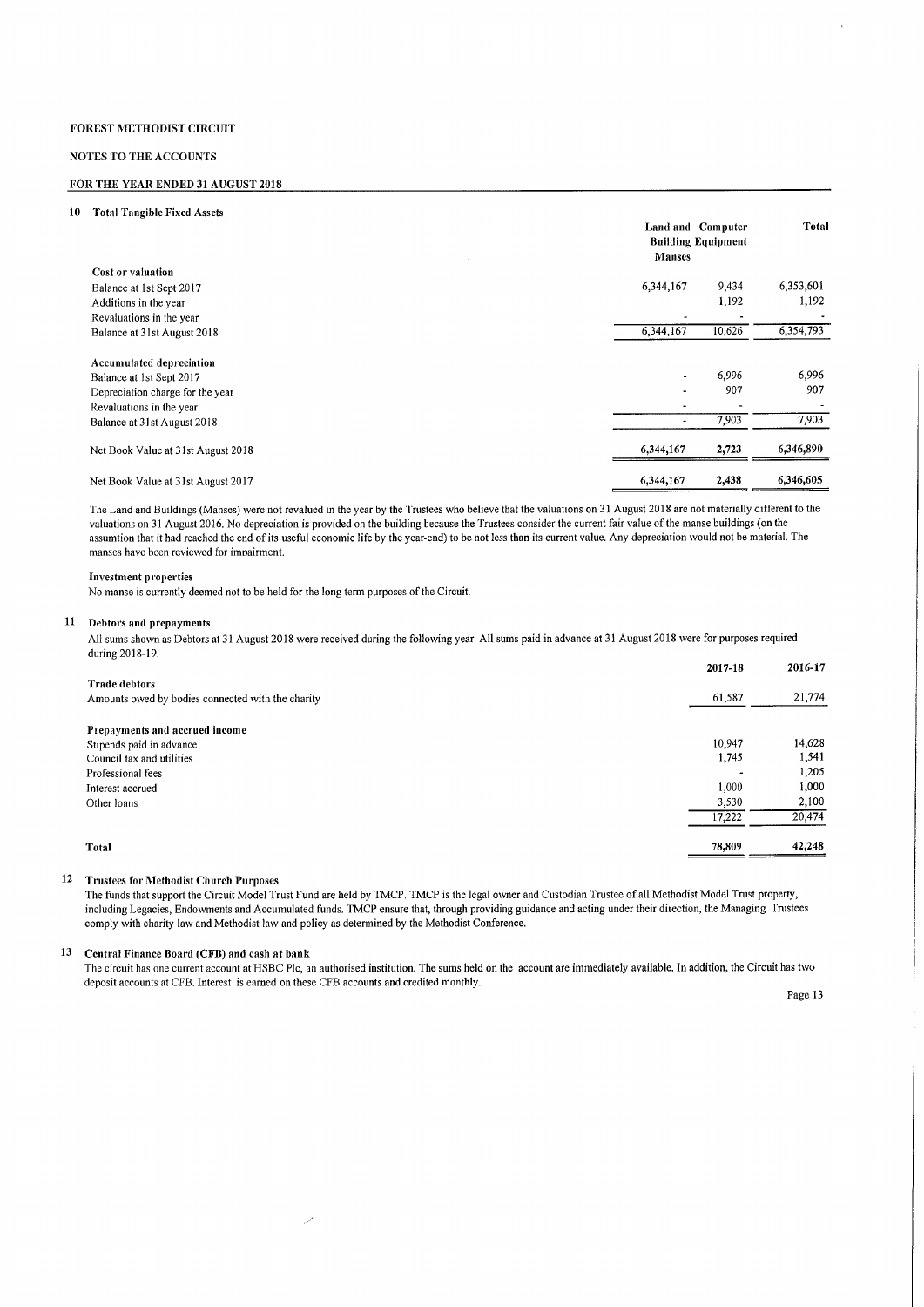### NOTES TO THE ACCOUNTS

 $\hat{\mathcal{F}}$ 

 $\bar{z}$ 

### FOR THE YEAR ENDED 31 AUGUST 2018

| 14<br>Creditors and accrued expenses      |                |         |
|-------------------------------------------|----------------|---------|
| <b>Creditors</b>                          | 2017-18        | 2016-17 |
| Expenses reimbursement                    | 2,056          | 5,125   |
| Audit and accountancy fees                | 3,840          | 3,600   |
| Other creditors                           | 2,101          | 2,101   |
| Loan payable to other church (Loughton)   | $\blacksquare$ | 12,000  |
| Funds received due to be paid             | 6,857          | 9,923   |
|                                           | 14,854         | 32,749  |
| Accruals and deferred income              |                |         |
| Deferred income for activity next year    | 58.161         | 49,233  |
| Deferred income for rent income next year | 864            | 864     |
| Total of creditors and accrued expenses   | 73,879         | 82,846  |

Funds received have been distributed to various external organisation after 31 August 2018, except for £1,092. It is expected that all sums accrued at 31 August 2018 would be paid during the year to 31 August 2019,

# 15 Grant commitments

There were no future commitments at 31 August 2018.

# 16 Circuit funds (Unrestricted and Restricted)

The Circuit maintains a number of separate funds. The purpose, type, movement and state as at the end of year is documented below.

The funds held constitute; General Funds for any purpose and Circuit Development Fund, the capital normally being unavailable for spending and the income from which is either Restricted or Unrestricted. Details of each material fund are disclosed in the notes below.

|    | Project                                   |                                                                                                                                                                                                                                                                                                                    | 2017-18   | 2016-17   |
|----|-------------------------------------------|--------------------------------------------------------------------------------------------------------------------------------------------------------------------------------------------------------------------------------------------------------------------------------------------------------------------|-----------|-----------|
|    | General Funds - Unrestricted              | For use at the discretion of the trustees in the furtherance of the<br>objectives of the Circuit. This excludes funds which have been<br>designated for a specific purpose.                                                                                                                                        | 6,401,889 | 6,350,403 |
|    | Designated Funds - Unrestricted           | The residual balance of funds which arose from the sale of<br>churches previously closed and sold and the previous sale of<br>Manses. For specific purposes but not restricted by document<br>or deed to that purpose alone                                                                                        | 285,811   | 466,399   |
|    | Circuit Development Fund - Restricted     | A small fund to be used primarily on funding an additional member<br>of staff when the case arises                                                                                                                                                                                                                 | 2,543     | 2,532     |
|    | Sale of Chapel and Land Fund - Restricted | Apart from interest received and TMCP admin charges this fund<br>has not had any activity since 1997.                                                                                                                                                                                                              | 2,562     | 2,552     |
|    | Circuit Benevolent Fund - Restricted      | To help meet the exceptional needs of presbyters and deacons<br>Circuit lay employees and their dependents within the Forest<br>Circuit that cannot be met at a local church or Circuit level alone.<br>by providing a resource from which confidential payments can<br>be made at the discretion of the Trustees. | 1,142     | 1,732     |
|    | Other Funds (Restricted - Grenfell Tower) | To support residents and families of those affected by the fire,<br>emergency workers who responded and the ongoing needs of the<br>community.                                                                                                                                                                     |           | 3,773     |
|    |                                           |                                                                                                                                                                                                                                                                                                                    | 6,693,947 | 6,827,391 |
| 17 | <b>Transfer between funds</b>             |                                                                                                                                                                                                                                                                                                                    | 2017-18   | 2016-17   |
|    | TMCP contribution to CFB account          |                                                                                                                                                                                                                                                                                                                    | 121,870   |           |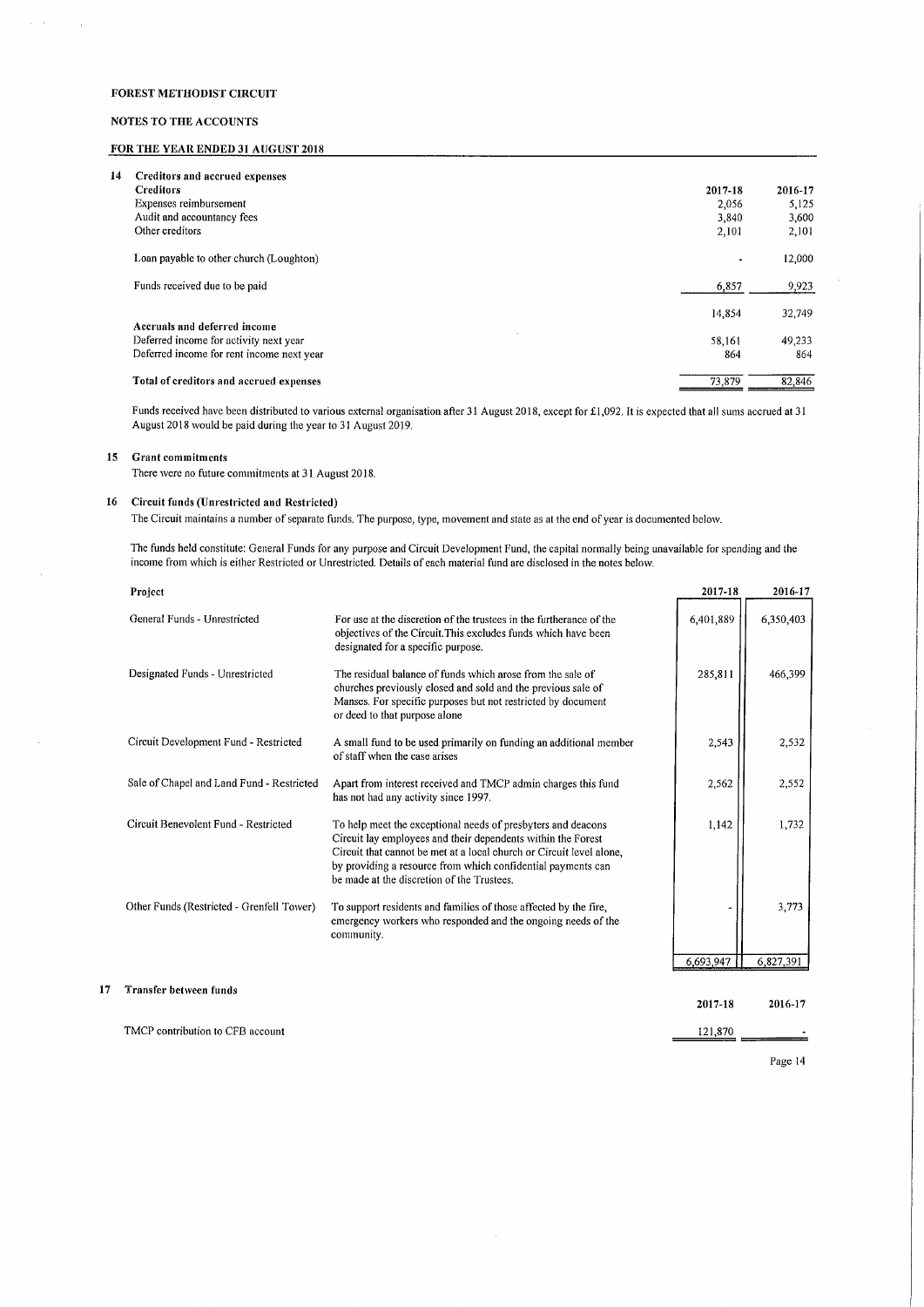# NOTES TO THE ACCOUNTS

# FOR THE YEAR ENDED 31 AUGUST 2018

### 18 Volunteer contribution

 $\mathcal{A}$ 

Every entity (Connexion, District, Circuit, Church) within the Methodist church in GB is heavily reliant on volunteers who contribute their skills, time and money in the furtherence of the work of the Church. Principally this contribution is by serving on committees ofthe Circuit that deal with mission, manses, finance, policy, grants, training, development, We are gratefull to all of them for their help and commitment.

 $\hat{\boldsymbol{\beta}}$ 

Page 15

 $\hat{\mathbf{y}}$  ,  $\hat{\mathbf{y}}$ 

 $\Delta \sim 1$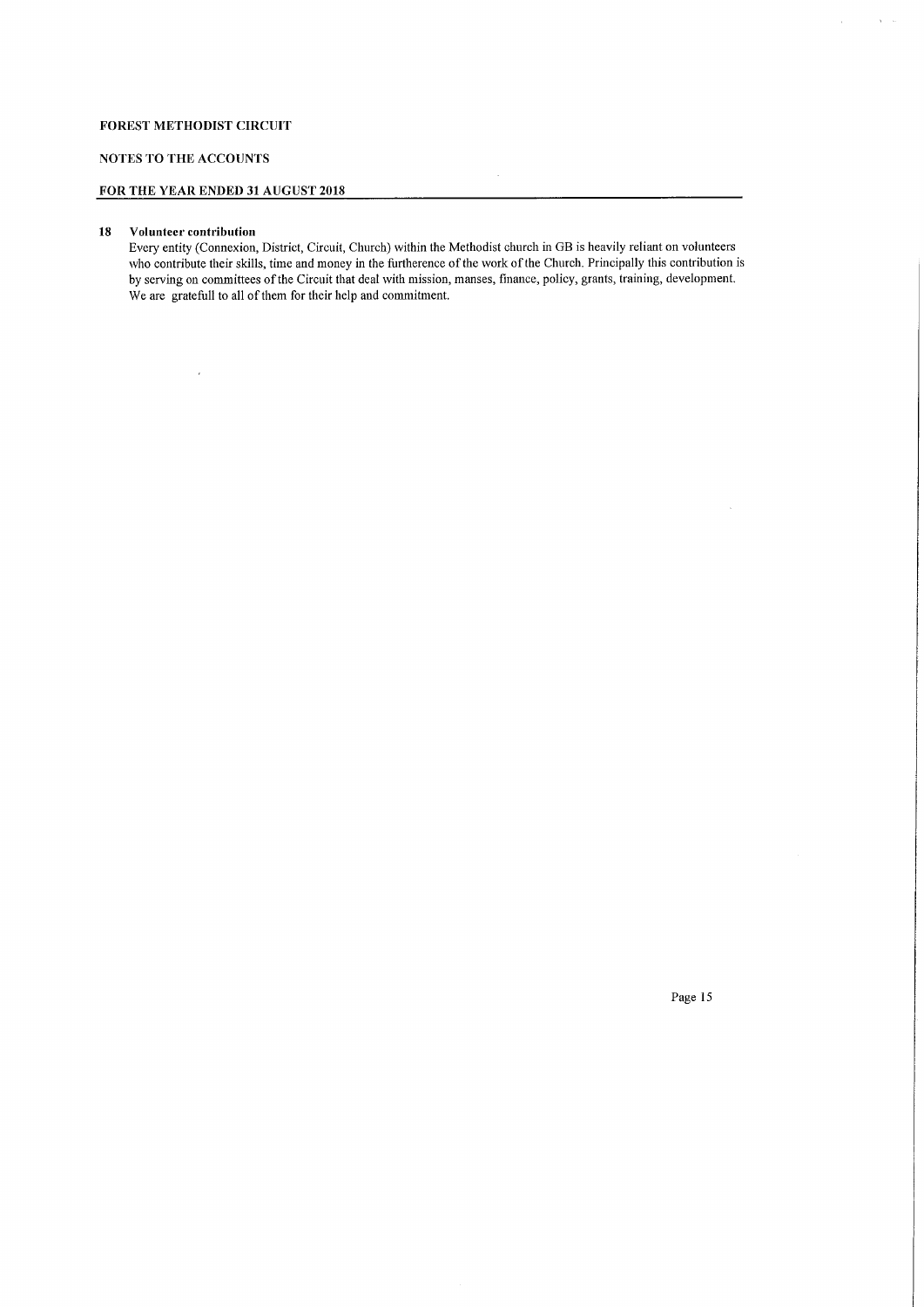# FOR THE YEAR ENDED 31 AUGUST 2018

# DECLARATIONS

# Treasurer

I confirm that I have prepared the accounts from the records of the Circuit and that they include all funds under the control of the Circuit Policy Committee.

| Signature of Treasurer | torbett                            |
|------------------------|------------------------------------|
| Name                   | Mrs Florestine Corbett             |
| Date                   | 3/2019<br>22/                      |
| Address                | 85 Norlington Road, London E10 6LA |

# Presentation to the Circuit Policy Committee for approval.

I confirm that the Accounts have been presented to the Circuit Policy Committee on  $\frac{1}{4}$ ,  $\frac{1}{4}$ ,  $\frac{2}{4}$ ,  $\frac{2}{4}$ ,  $\frac{2}{4}$ and were approved.

Signature of the Chair of the meeting

a nafol

Name of the Chair of the meeting Revd Anthony Malcolm

Date

 $'$  22,  $13/19$